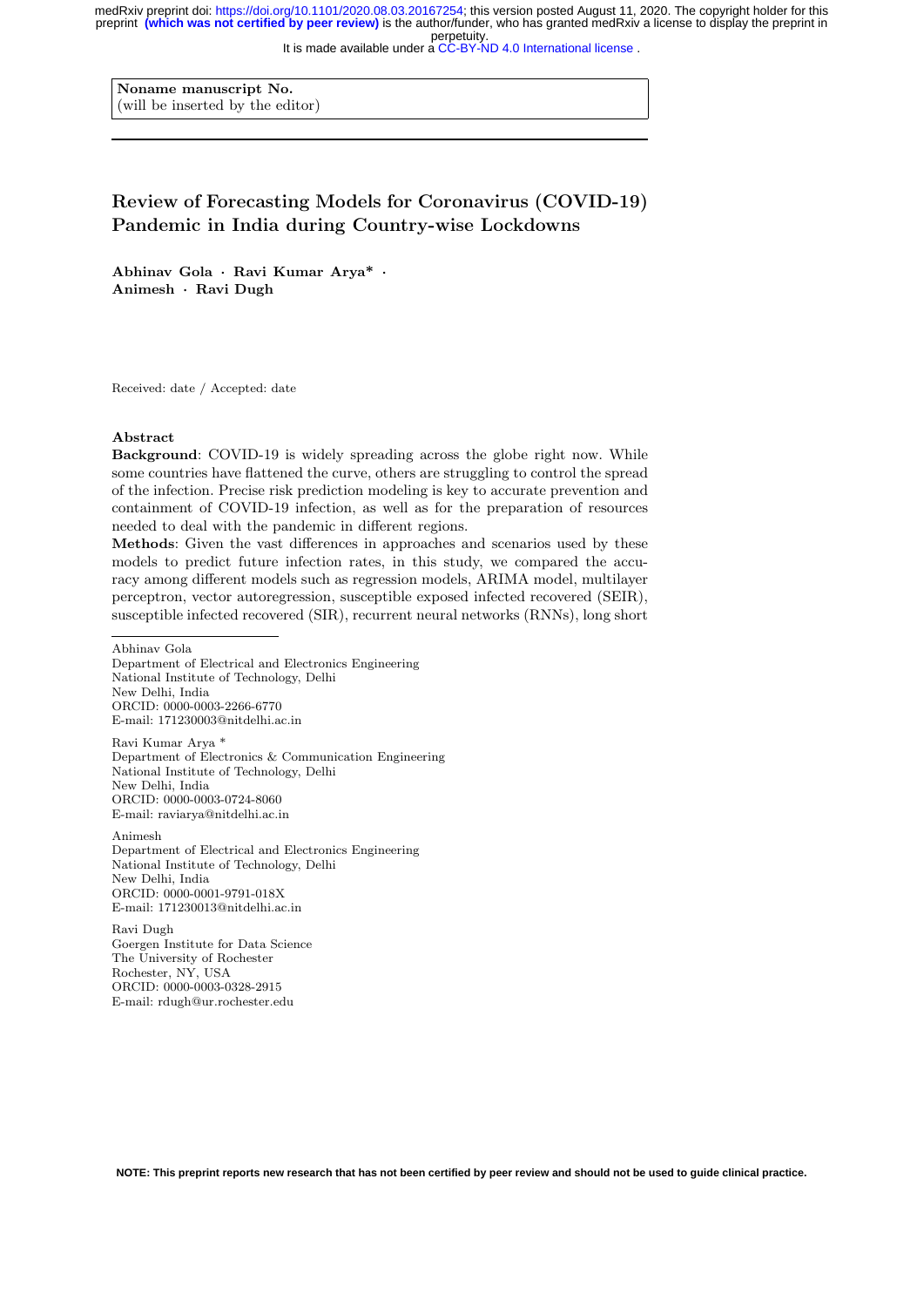It is made available under a CC-BY-ND 4.0 International license.

2 Abhinav Gola et al.

term memory networks (LSTM) and exponential growth model in prediction of the total COVID-19 confirmed cases. We did so by comparing the predicted rates of these models with actual rates of COVID-19 in India during the nationwide lockdowns.

Results: Few of these models accurately predicted COVID-19 incidence and mortality rates in six weeks, though some provided close results. While advanced warning can help mitigate and prepare for an impending or ongoing epidemic, using poorly fitting models for prediction could lead to substantial adverse outcomes. Implications: As the COVID-19 pandemic continues, accurate risk prediction is key to effective public health interventions. Caution should be taken when choosing different risk prediction models based on specific scenarios and needs. To improve risk prediction of infectious disease such as COVID-19 for policy guidance and recommendations on best practices, both internal (e.g., specific virus characteristics in transmission and mutation) and external factors (e.g., large-scale human behaviors such as school opening, parties, and breaks) should be considered and appropriately weighed.

Keywords COVID-19 · SARS-CoV-2 · forecasting models · epidemics · pandemics · computational epidemiology · machine learning method · prediction · COVID-19 prediction  $\cdot$  linear regression  $(LR) \cdot$  multilayer perceptron  $(MLP) \cdot$ vector autoregression (VAR) · ARIMA · India

# 1 Introduction

COVID-19 pandemic, also known as the coronavirus pandemic is currently wreaking havoc in more than 200 countries [1] worldwide. It is caused by Severe Acute Respiratory Syndrome Coronavirus 2 (SARS-CoV-2). As of late July 2020, at least 17 million people are diagnosed with this virus. This infectious disease has left more than 668 thousand people dead. The infection numbers are increasing every day, and without a vaccine, it will be difficult to eradicate this virus.

The virus spreads through contact, mainly through coughing, sneezing, or just being close to an infected person. The droplets released by the coughing or sneezing person can travel several feet and can infect the nearby people. If these droplets fall on nearby surfaces, they can contaminate such surfaces and lead to infecting others coming in contact with such surfaces. Currently, there are no medications to prevent or treat this epidemic [2], but many biotech companies have stepped in the race of developing vaccines with million of dollars at stake.

On January 30, 2020, the first COVID-19 occurrence was registered in India. According to the Ministry of Health and Family Welfare (MoHFW) [3], more than 1.6 million people have been infected by this deadly disease. Coronavirus is also responsible for more than 36,000 deaths until now. India has the highest confirmed case in Asia since June 16, 2020 [1].

Different nations imposed different methods to combat the spread of this disease. These varied for quarantine, mask use, closing of markets/malls, restricting social gatherings, travel restrictions, frequently washing hands, sanitizing frequently used areas, etc.. Some countries imposed lockdowns in different states to restrict the outbreak of the disease further. In India, to counter the spread of this deadly disease, several lockdowns were imposed country-wise. The first nationwide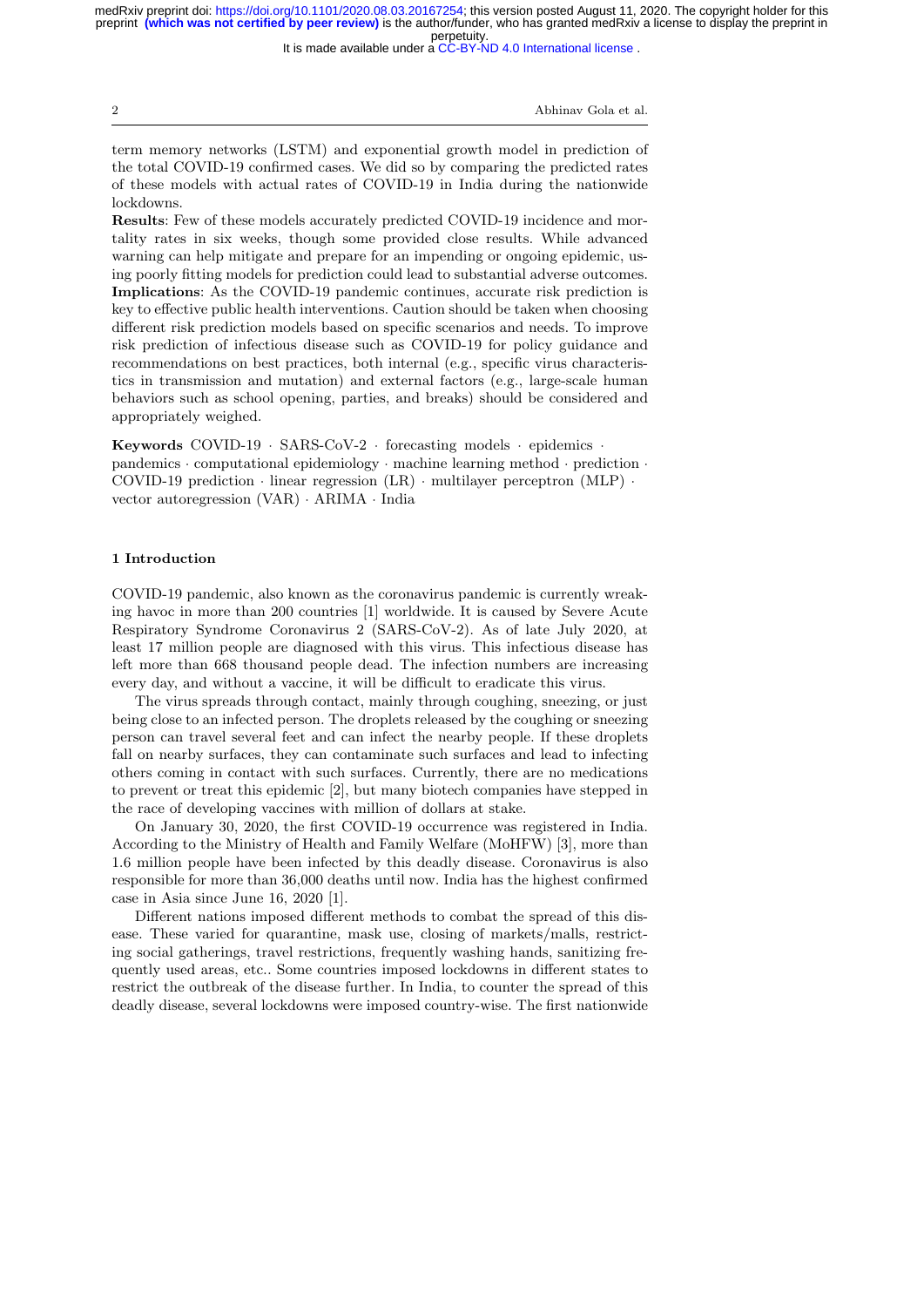It is made available under a CC-BY-ND 4.0 International license.

Title Suppressed Due to Excessive Length 3

lockdown was imposed on March 24, 2020, for 21 days. The lockdown was further extended on April 14, 2020, till May 3, 2020. Further extensions were imposed on May 3 and May 17, 2020. With a few exceptions, the nation began unlocking on June 1, 2020 [3]. We use the prediction models during these lockdown times. During this time, as the lockdown was at the national level, there were fewer variables in the supposed model. After these lockdowns, India went into partial lockdowns where some states of India were under lockdowns while others were not.

Several prediction models have been used over the past several months to predict the COVID-19 infection rate. These models forecast the rate of infection, recovery, death, or some combination of these three parameters for the COVID-19 patients. The primary evaluation variables can be split into two groups in order to test a forecast model - virus intrinsic: time of incubation, the element of virulence, etc. and outside: size, quarantine, and so on of the infected population. While no model can accurately forecast the rates of infection and mortality, attempts have been made to consider and analyze the strengths and shortcomings of many studies and models presented regarding the coronavirus. Whereas the forecast models used by the health department or Government of India were not disclosed, we can definitely continue with existing models in separate research publications. Each of these models took different approaches and techniques to predict future outbreak rates. In this study, we review major forecasting models that were used in the context of India and compare them with real/true data. In this way, the difference of confirmed cases of COVID-19 between forecasted and true cases gives us the error by which these models made bad predictions. For our study, we take published models before the national unlocking period (i.e. June 1, 2020). All the prediction models were chosen so that they could predict the cases during lockdowns. The future deaths is hard to predict as with a path of hurricane [5]. In the US, the CDC (Centre for Disease Control) is relying on a mash-up of 32 models. Often models are used for projections up to 6 weeks as they rely on a variety of untested assumptions (e.g., social distancing).

This study is organized into five main sections. The paper starts with general information about the history and information of the disease. Section 2 provides a survey of the multiple forecasting techniques employed to predict the confirmed cases in the Indian context. Sections 3 and 4 discuss our findings and results. We conclude this research work in section 5 with the best performing forecasting model along with some interesting observations.

## 2 Technical Background

Forecasting techniques can be inculcated thereby assisting the government in designing better strategies and in making productive decisions. These techniques assess the situations of the past, enabling better predictions about the situation to occur in the future. Such predictions will help governments all over the world to prepare for the forthcoming situations. These types of forecasting techniques can play a very important role in yielding nearly accurate predictions.

We provide here a basic introduction to some of these techniques and concepts that were used in the research studies surveyed by us. For further details about different techniques, readers are advised to read research works pertaining to a particular used technique.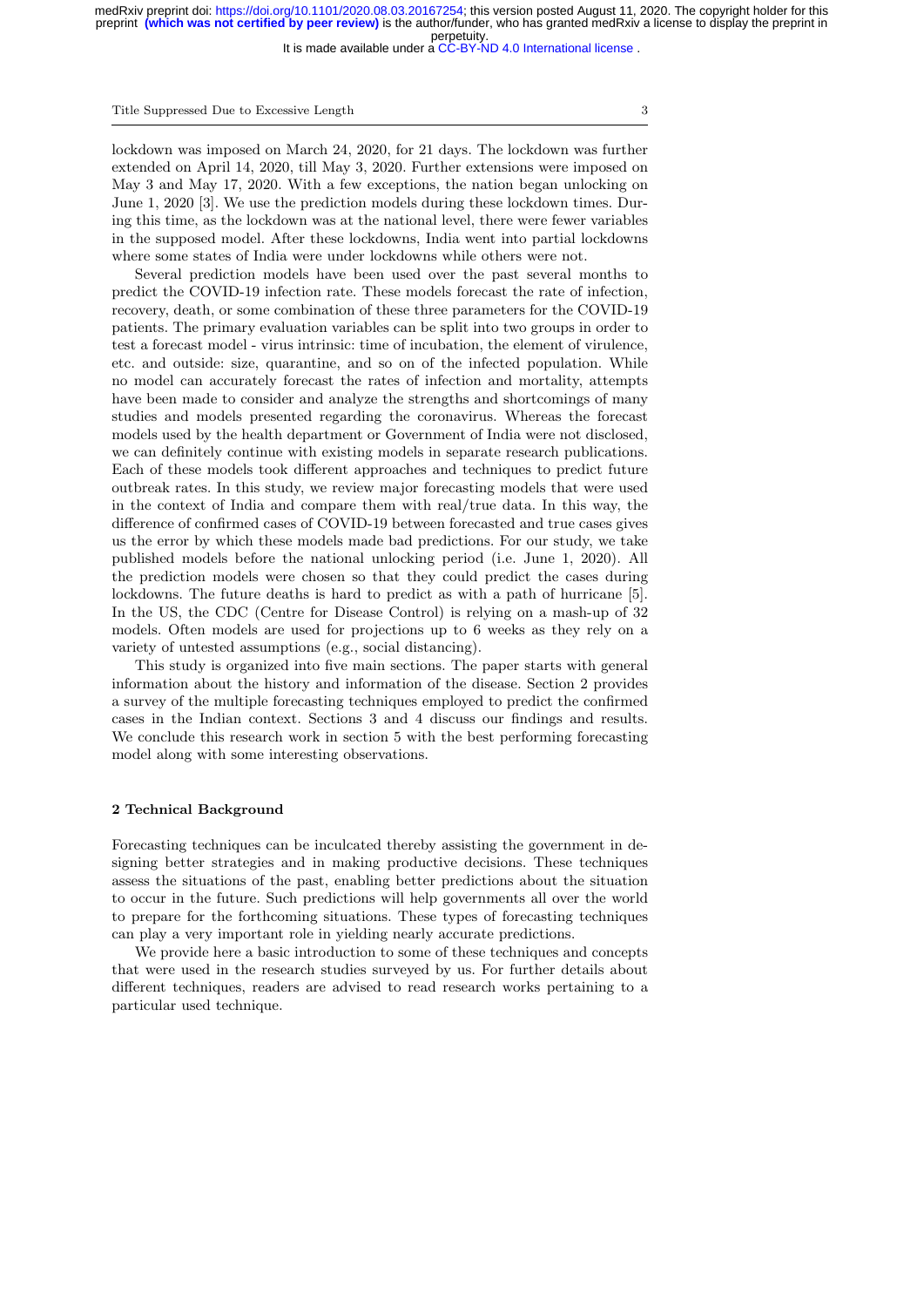It is made available under a CC-BY-ND 4.0 International license.

4 Abhinav Gola et al.

## 2.1 Regression Model

Regression analysis is a form of predictive modeling technique that investigates the relationship between dependent and independent variables. In statistics, linear regression is a linear approach to modeling the relationship between a scalar response (or dependent variable) and one or more explanatory variables (or independent variables).

Given a data set of n statistical units, a linear regression model [4] assumes that the relationship between the dependent variable  $y$  and the p-vector of regressors  $x$  is linear. This relationship is modeled through a disturbance term or error variable  $\epsilon$  - an unobserved random variable that adds "noise" to the linear relationship between the dependent variable and regressors. Thus, the model takes the general form as shown by Eq. 1.

$$
y_i = \beta_0 + \beta_1 x_{i1} + \dots + \beta_p x_{ip} + \varepsilon_i = \mathbf{x}_i^{\top} \boldsymbol{\beta} + \varepsilon_i, \quad i = 1, \dots, n \tag{1}
$$

where <sup>T</sup> denotes the transpose, so that  $\mathbf{x}_i^{\top} \boldsymbol{\beta}$  is the inner product between vectors  $x_i$  and  $\beta$ .

Whereas, polynomial regression is a form of regression analysis in which the relationship between the independent variable x and the dependent variable  $y$  is modeled as an *n*th degree polynomial in x. Research work [9] used the polynomial regression for COVIE-19 predictions.

#### 2.2 Auto-Regressive Integrated Moving Average (ARIMA) Model

ARIMA, short for 'Auto-Regressive Integrated Moving Average,' is a family of equations that describe a certain time series dependent upon their prior values, i.e. its own lags and lagged prediction errors, such that the equation can be used to estimate future values. The ARIMA process is also known as the Box-Jenkins method. The Box-Jenkins approach is for a merged ARIMA configuration to be fitted to a particular data set [10].

## 2.3 A Multilayer Perceptron

A multilayer perceptron (MLP) represents any type of feed-forward neural network composed of multiple hidden layers. MLPs [11] are being increasingly used in complex predicting tasks which can't be solved using traditional machine learning methods. An MLP with a single hidden layer can be represented graphically as shown in Fig. 1. A one hidden-layered MLP can be represented in matrix notation by the following equation:

$$
f(x) = G\left(b^{(2)} + W^{(2)}\left(s\left(b^{(1)} + W^{(1)}x\right)\right)\right) \tag{2}
$$

where  $b^{(1)}, b^{(2)}$  are bias vectors,  $W^{(1)}, W^{(2)}$  are weight matrices and G and s are activation functions. The vector  $h(x) = \Phi(x) = s\left(b^{(1)} + W^{(1)}x\right)$  constitutes the hidden layer.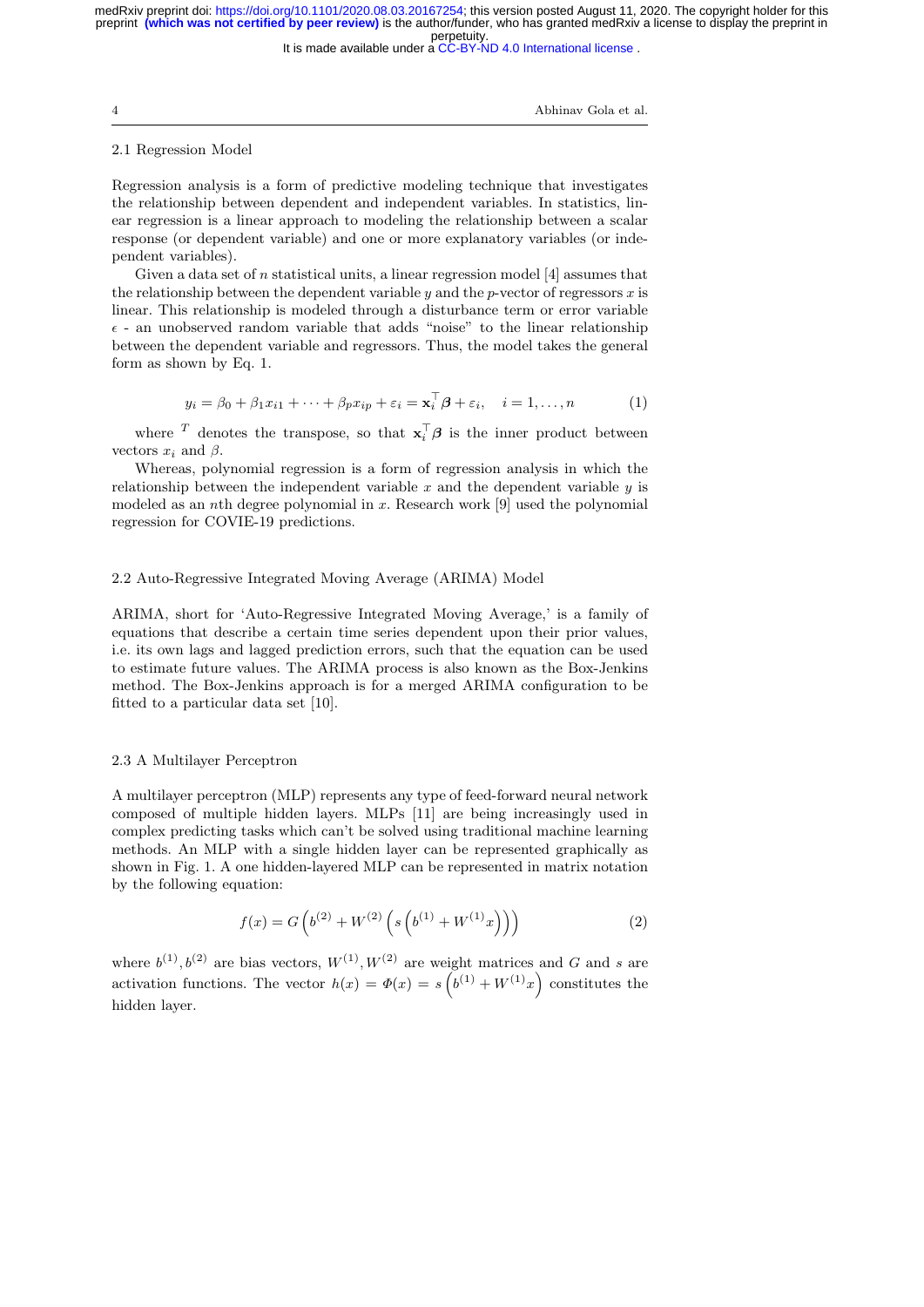It is made available under a CC-BY-ND 4.0 International license.





Fig. 1: Multilayer perceptron with one hidden layer

## 2.4 Vector Autoregression

Vector Autoregression (VAR) [12] is a regression technique capturing the relationship of 2 time series which interact with each other. It is employed where the interdependence between the time dispositions included is bi-directional. The general equation for VAR model is:

$$
Y_t = \alpha + \beta_1 Y_{t-1} + \beta_2 Y_{t-2} + \dots + \beta_p Y_{t-p} + \epsilon_t
$$
\n(3)

where  $\alpha$  is the intercept,  $\beta_1, \beta_2, \ldots, \beta_p$  are the coefficients of the lags of Y and  $\epsilon_t$  is the error considered as white noise.

# 2.5 Susceptible Exposed Infected Recovered (SEIR) Model

The SEIR model is constituted of four major factors which are - Susceptible (S) depicting the individuals which can get the disease, Exposed (E) referring to those people which have been already exposed to the disease, Infected (I) depicting the number of people which have been infected and can infect others and Recovered (R) which refers to those people who have became immune to the disease after contracting it once. Fig. 2 gives a pictorial representation of the SEIR Model [9].



Fig. 2: Graphical representation of SEIR model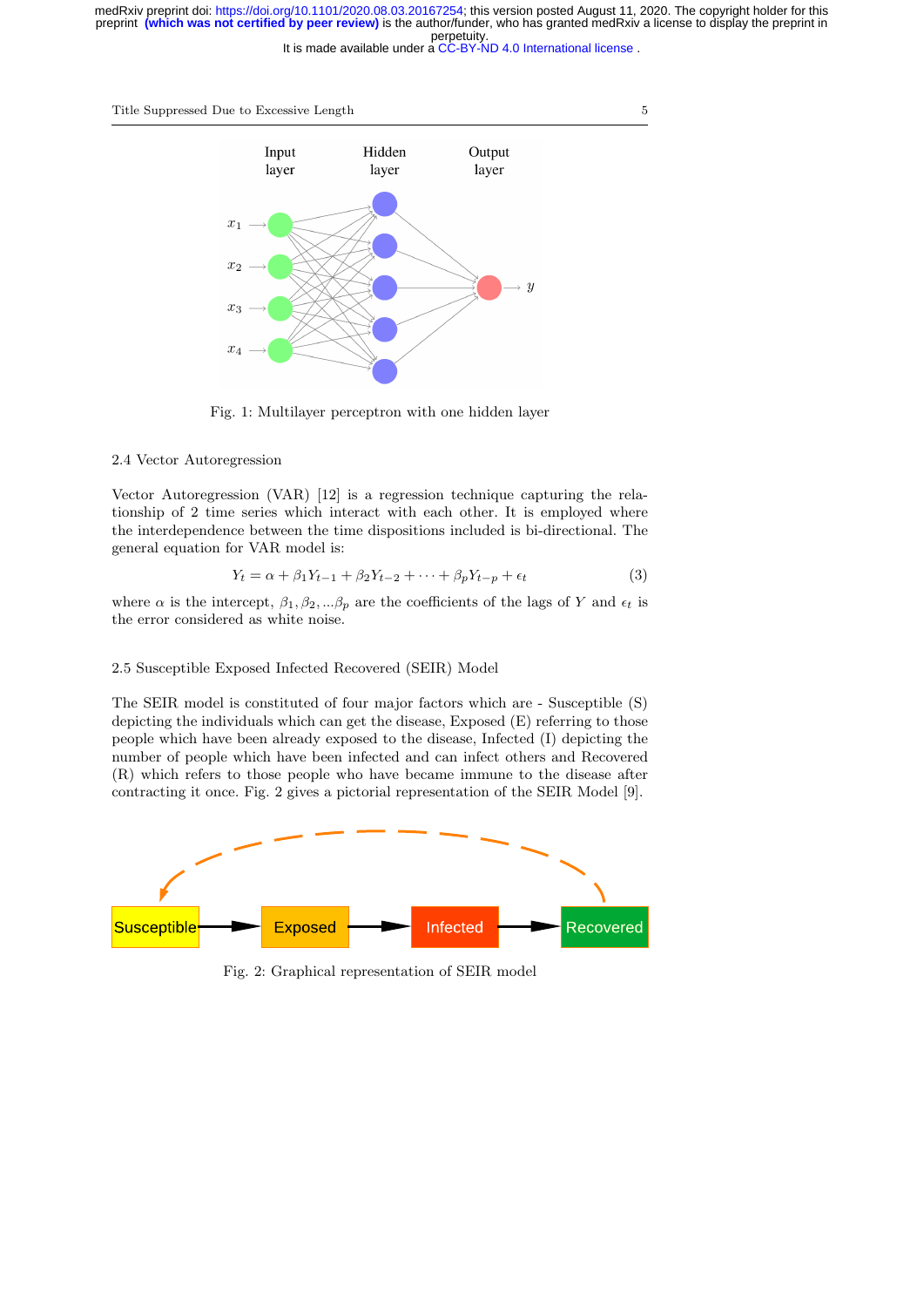It is made available under a CC-BY-ND 4.0 International license.

6 Abhinav Gola et al.

2.6 Time Series Forecasting using Waikato Environment for Knowledge Analysis (Weka) Software

Time series analysis is the method of analyzing and describing a time-based sequence of data points using statistical techniques. Its forecasting involves the use of a formula to produce future event forecasts based on established events from the past. Time series data have a normal sequential order-different from traditional data mining and computer analysis applications where each data point offers an individual indication of the principle to be studied. Its topics include: capacity preparation, inventory refilling, demand projections and projected staffing ratios [13].

Weka was used to develop the forecasting model [13]. It is a series of data mining machine learning algorithms that can be implemented or named from the own Java code directly into a dataset. It provides resources to pre-process, identify, rectify, cluster, associate rules, and visualize results.

## 2.7 Recurrent Neural Networks (RNNs)

Recurrent neural networks (RNNs) fall in the domain of deep learning methods where the output from the previous step is fed as input to the current step. In traditional neural networks, its inputs and output data are independent of each other. But for tasks requiring the use of sequential information, we would require the information from previous computations done by the neural network [14].

Thus, RNNs came into existence, which possessed a memory like feature to remember the information from previously computed calculations. Theoretically, they can make use of this information in randomly long sequences but in practical cases they run into the vanishing gradient problem which inspired researchers to develop Long Short Term Memory Networks.

# 2.8 Long Short Term Memory Networks (LSTMs)

Long Short Term Memory (LSTM) was developed to deal with the vanishing gradient problem that can be encountered when training traditional RNNs. A common LSTM unit is composed of a cell, an input gate, an output gate and a forget gate. The cell remembers values over arbitrary time intervals and the three gates regulate the flow of information into and out of the cell. LSTM networks are well-suited to classifying, processing and making predictions based on time series data, since there can be lags of unknown duration between important events in a time series. The equations for the gates in a LSTM [14] are as follows:

$$
f_t = \sigma_g (W_f x_t + U_f h_{t-1} + b_f)
$$
\n
$$
i_t = \sigma_g (W_i x_t + U_i h_{t-1} + b_i)
$$
\n
$$
\sigma_t = \sigma_g (W_o x_t + U_o h_{t-1} + b_o)
$$
\n
$$
\tilde{c}_t = \sigma_h (W_c x_t + U_c h_{t-1} + b_c)
$$
\n
$$
c_t = f_t \circ c_{t-1} + i_t \circ \tilde{c}_t
$$
\n
$$
h_t = o_t \circ \sigma_h (c_t)
$$
\n
$$
(f)
$$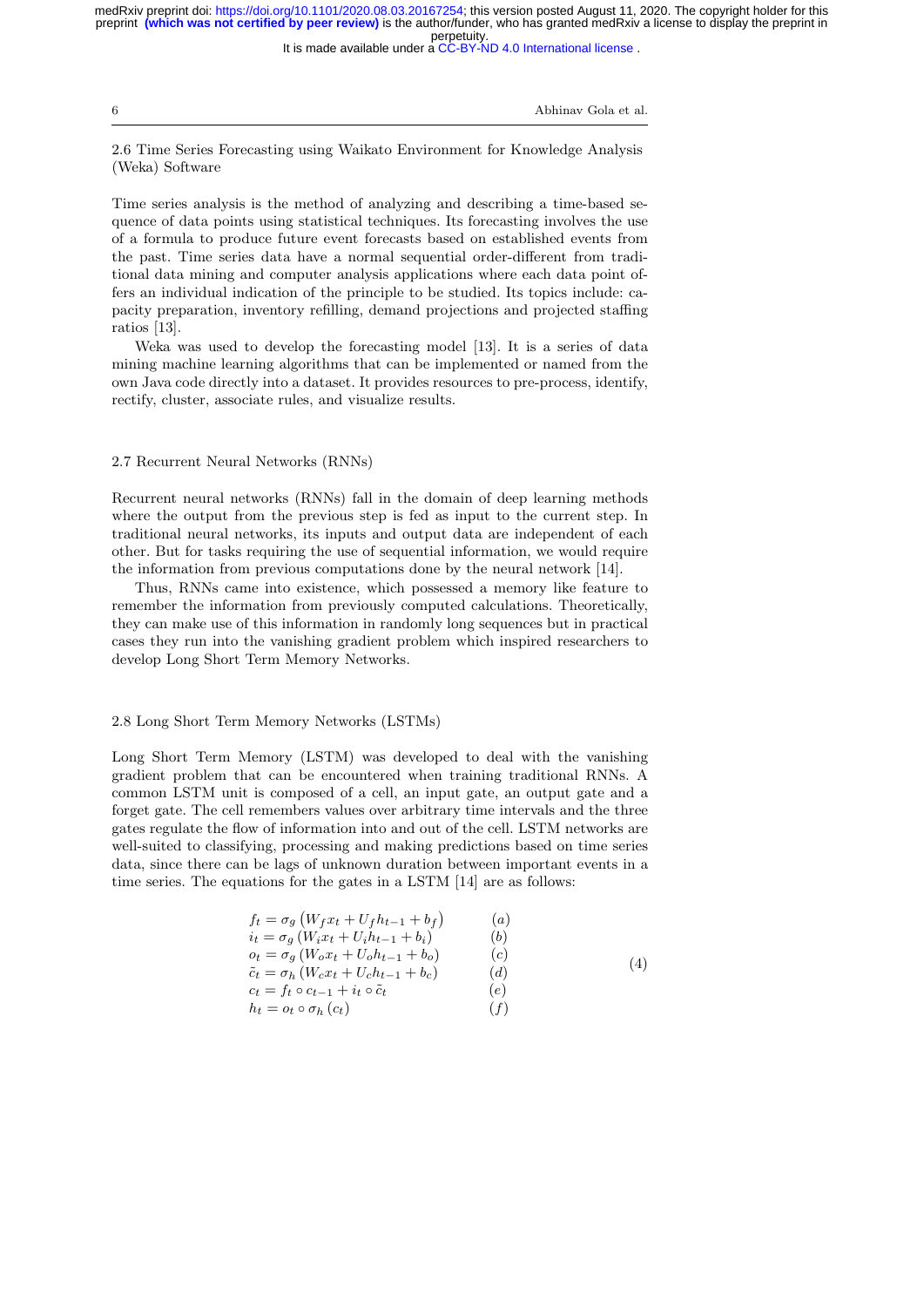It is made available under a CC-BY-ND 4.0 International license.

Title Suppressed Due to Excessive Length 7

where  $i_t$  represents input gate,  $f_t$  represents forget gate,  $o_t$  represents output gate,  $h_{t-1}$  is the output of the previous lstm block (at timestamp t-1),  $x_t$  is the input at current timestamp,  $b_x$  represents biases for the respective gates  $(x)$ ,  $w_s$  refers to the weight for the respective gate (x) neurons and  $\sigma$  represents sigmoid function. Equation  $4(a)$  is for the input gate, which tells us what new information we are going to store in the cell state (that we will see below). The second equation  $4(b)$ is for the forget gate which tells the information to throw away from the cell state. The third one  $4(c)$  is for the output gate which is used to provide the activation to the final output of the LSTM block at timestamp 't'. A block of LSTM at any point  $t$  is shown in Fig. 3.



Fig. 3: Block of LSTM network at some point of time 't'

## 2.9 Susceptible Infected Recovered (SIR) Model

SIR model is a disease modeling system like SEIR which segregates the whole community into 3 sections - Susceptible, Infected, and Recovered. The definitions of S, I, and R sections are the same as those of the SEIR model. The three categories are interrelated with each other and with parameters according to the following equations [15]: Rate of change of Susceptible Population is given by:

$$
\frac{dS}{dt} = -\beta * I * S \tag{5}
$$

Rate of change of Infected Population is given by:

$$
\frac{dt}{dt} = \beta * I * S - \gamma * I \tag{6}
$$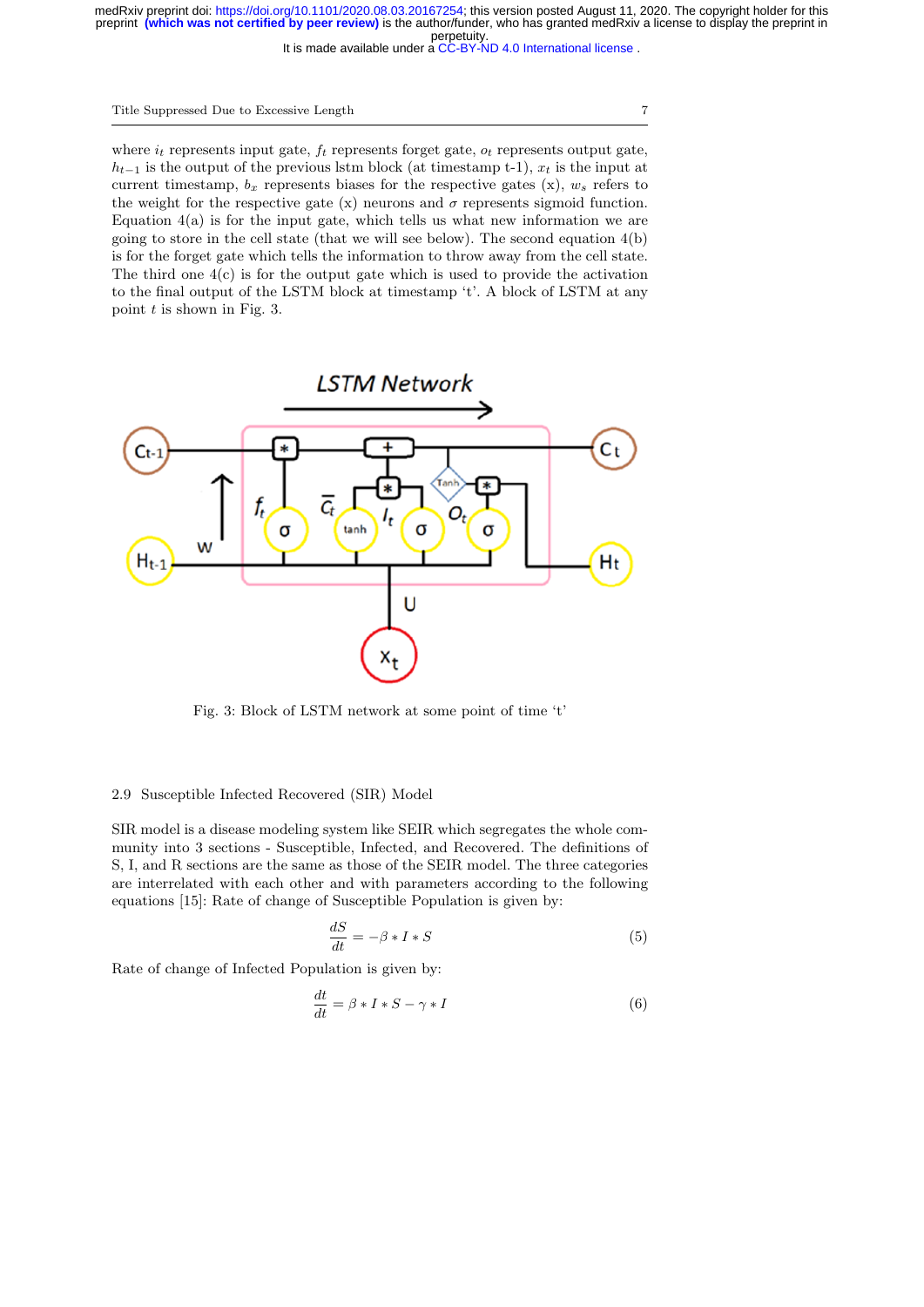It is made available under a CC-BY-ND 4.0 International license.

8 Abhinav Gola et al.

Rate of change of Recovered Population is given by:

$$
\frac{dR}{dt} = \gamma \ast I \tag{7}
$$

## 2.10 Curve Fitting

In this technique, we fit a curve or mathematical function that fits best to a sequence of input data values, conditioned upon some constraints. It can entail the use of interpolation, where an accurate fit to the data is a necessity. Otherwise, a smoothing function is adopted where only an approximate fit to the points is required [16]. Previous research [17] fitted the following polynomial function to their input data with least squares as their loss function:

 $y = -1E - 06x^{6} + 0.318x^{5} - 34942x^{4} + 2E + 09x^{5} - 7E + 13x^{2} + 1E + 18x - 9E + 21$  (8)

One [18] of the other researchers used an exponential fitting to predict the values. The equation employed is:

$$
N(t) = \exp(12.52372 + 0.040t)
$$
\n(9)

#### 3 Analysis of Past Forecasting Models

#### 3.1 Methodology Used

The analysis of each study is conducted by comparing their forecasted values for a certain duration with the actual (also called true) number of cases for that duration. This was implemented by extracting values from tables and graphs presented in these research works and then juxtaposing them with the values obtained from the Ministry of Health and Family Welfare website of Government of India [3]. We have used the Mean Absolute Percentage Error (MAPE) metric for contrasting between predicted and true values. MAPE was chosen because of its scaleindependence property, which would remove the size of test data bias from the models. MAPE is a measure of how accurate a forecasting model is and gives its output as a percentage value. It is calculated by normalizing the average error at each point. This is done by dividing the errors by actual values and then averaging their sum using the total size of data using the following mathematical equation:

$$
M = \frac{1}{n} \sum_{t=1}^{n} \left| \frac{A_t - F_t}{A_t} \right| \tag{10}
$$

where  $A_t$  is the actual value and  $F_t$  is the forecast value.

# 3.2 Reviewed Past Research Works

For exhaustive research, we considered 10 research studies that focused on forecasting the number of COVID-19 confirmed cases in India. These research works were chosen to analyze a variety of forecasting techniques that are being used. These studies are shown in Table 1 along with some other information such as the models used by them, the source of their data, the duration of their forecasting, and the MAPE score they achieved.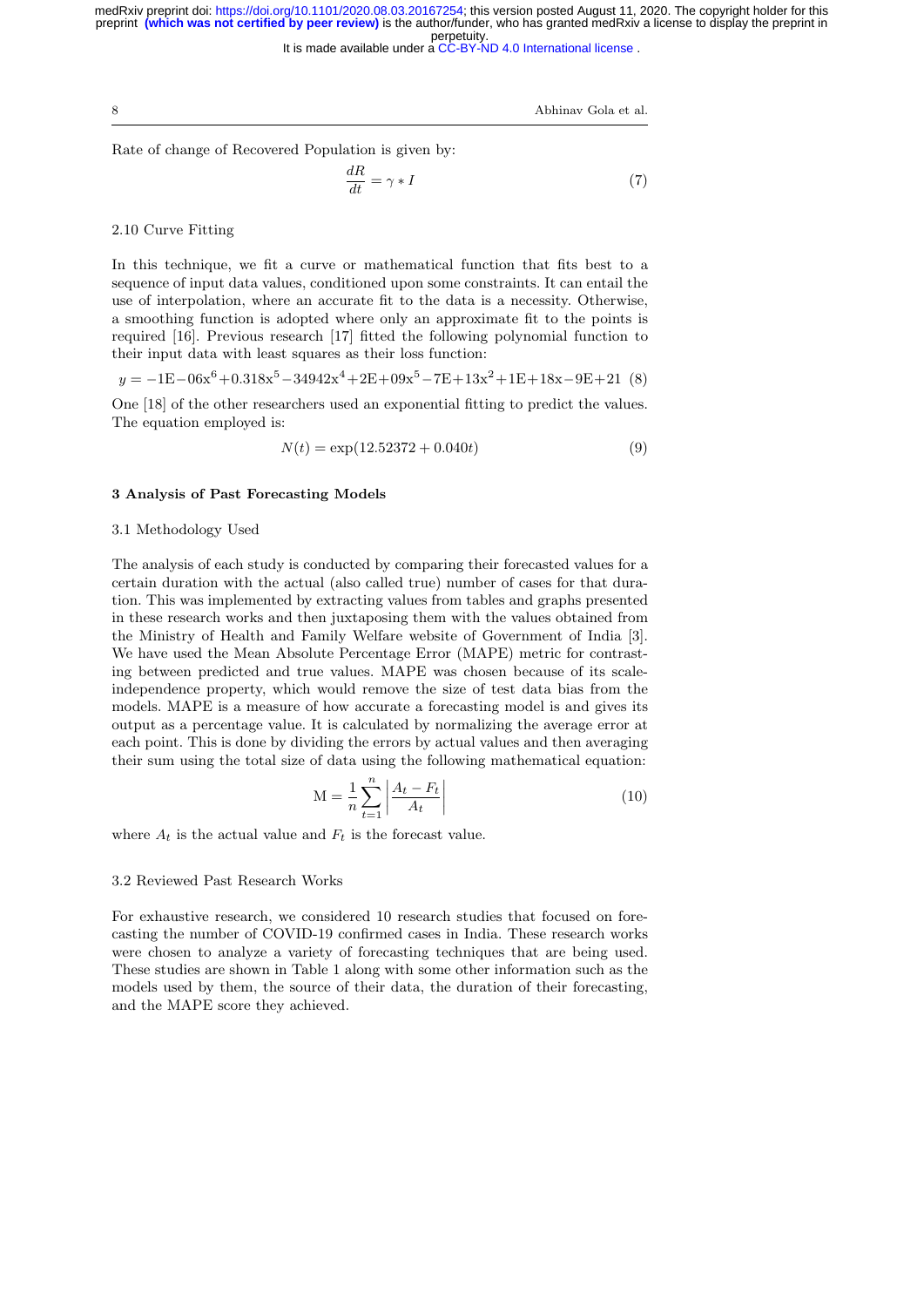It is made available under a CC-BY-ND 4.0 International license.

Title Suppressed Due to Excessive Length 9

| S.<br>No.      | References        | Forecasting<br>Techniques                                                       | Duration of<br>Forecasting | Data Source                                  | <b>MAPE</b><br>score                                        |
|----------------|-------------------|---------------------------------------------------------------------------------|----------------------------|----------------------------------------------|-------------------------------------------------------------|
| 1              | $[9]$             | and<br>SEIR.<br>Regression<br>models                                            | 20 days                    | JHU [23]                                     | SEIR:<br>25.533.<br>Regression:<br>21.889                   |
| $\overline{2}$ | [10]              | ARIMA<br>and NAR                                                                | 50 days                    | $[3]$ and $[30]$                             | ARIMA:<br>362.1761                                          |
| 3              | $[11]$            | LR.<br>MLP<br>and VAR                                                           | 69 days                    | Kaggle [22]                                  | LR:<br>1745454.432,<br>MLP:<br>80.057,<br>VAR:<br>43289.290 |
| $\overline{4}$ | $[13]$            | <b>Time Series</b><br>Forecasting<br>$\,$ using Weka                            | 24 days                    | Kaggle [25]                                  | 55.489                                                      |
| 5              | $[14]$            | <b>LSTM</b>                                                                     | 25 days                    | Govt. Of India<br>[26]                       | 63.357                                                      |
| 6              | $[19]$            | Genetic<br>programming-<br>based<br>model<br>$(GP)$ [GEP<br>model               | $10 \text{ days}$          | Mendley Time<br>series datasets<br>[29]      | 7.827                                                       |
| 7              | [20]              | Exponential<br>Growth<br>Model and<br>ML based<br>LR model                      | 33 days                    | Humanitarian<br>website<br>for<br>COVID data | LR:<br>662.441,<br>Expo-<br>nential:<br>2096.000            |
| 8              | $[18]$            | Short term<br>forecast-<br>ing<br>using<br>exponen-<br>tial<br>curve<br>fitting | 15 days                    | $[27]$                                       | 6.4807                                                      |
| 9              | $\left[15\right]$ | SIR Model                                                                       | 36 days                    | WHO [28]                                     | 66.819                                                      |
| 10             | $[17]$            | Least<br>square fit-<br>ted model                                               | 35 days                    | [27]                                         | 39.816                                                      |

Table 1: Reviewed Research Works

## 4 Results

In this section we demonstrate how well these models fared against the true number of cases in India. This information is shown by 2 different plots for each study. First plot represents both the predicted and true curve against the predicted number of days while the second plot represents the relationship between the forecasted and true data. Ideally, second plot should tend to achieve linearity.

Fig. 4 represents the results of Linear Regression technique proposed by the researchers of [11]. This research used the official number of cases from January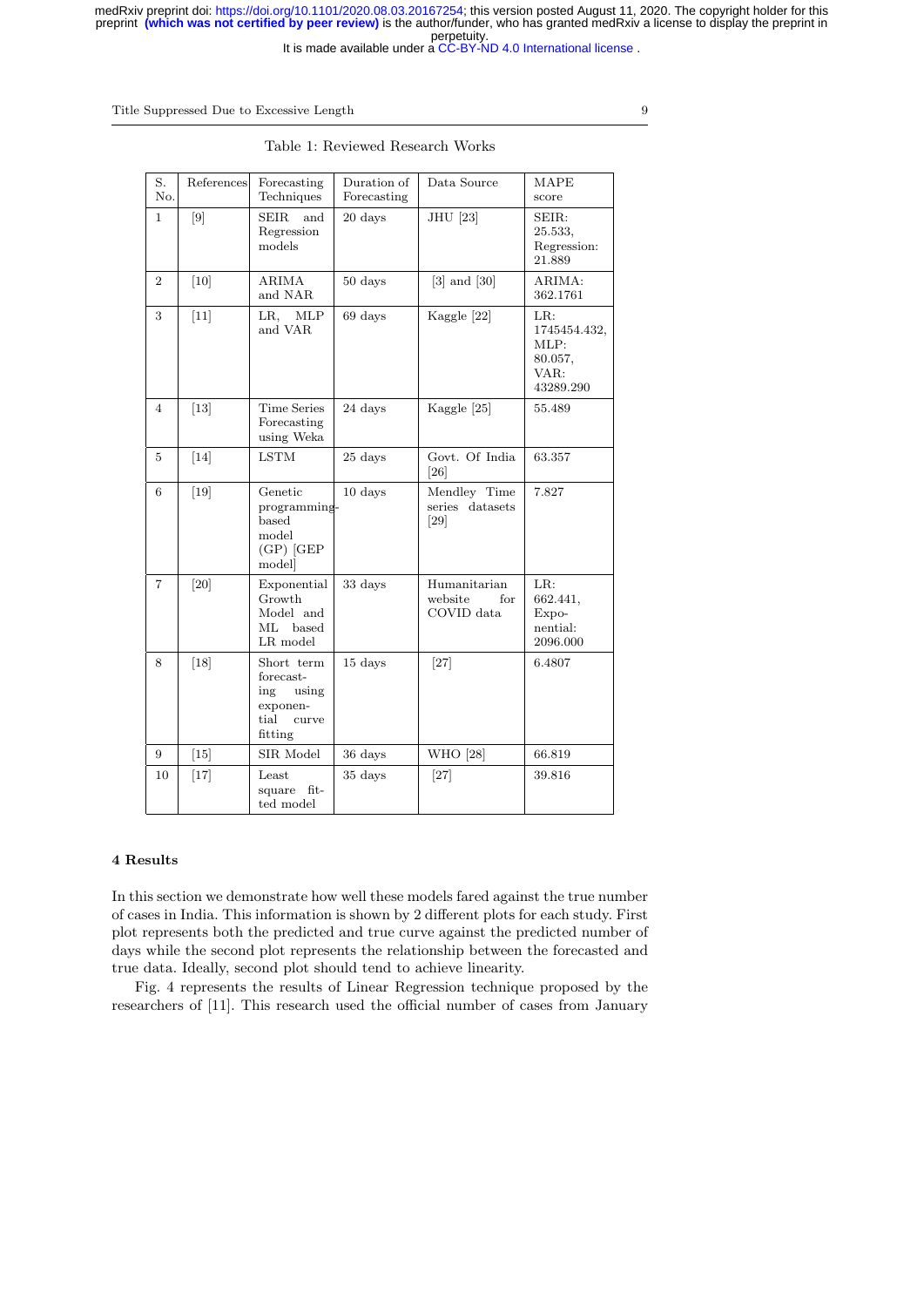It is made available under a CC-BY-ND 4.0 International license.

10 Abhinav Gola et al.



Fig. 4: Confirmed COVID-19 cases comparison derived from research [11]

22, 2020 to April 10, 2020 as their input data and predicted values for a duration of 69 days starting from April 11, 2020 to June 18, 2020. This model scores really low on our metric with a MAPE score of 1745454.432. The error for some points reaches upto the magnitude of  $10^{11}$ . It means that this research was very far off from the true value of confirmed cases that actually took place.

Fig. 5 represents the results of the ARIMA model used by the researchers [10]. This research predicted the number of cases for a duration of 50 days starting from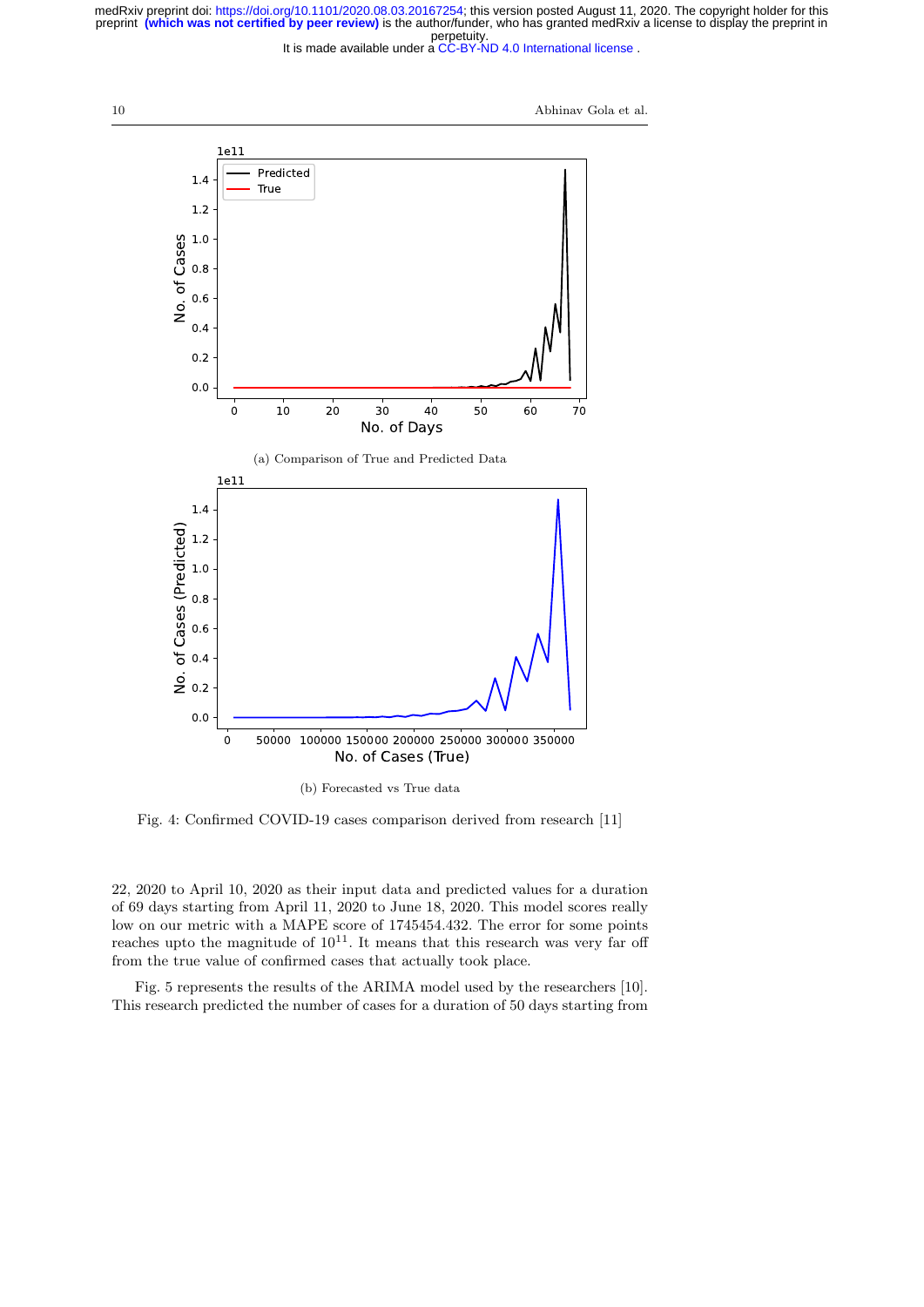It is made available under a CC-BY-ND 4.0 International license.

Title Suppressed Due to Excessive Length 11



(b) Forecasted vs True data

Fig. 5: Confirmed COVID-19 cases comparison derived from research [10]

March 5, 2020 to April 23, 2020 using the data from January 31, 2020 to March 4, 2020. This model performs moderately with a MAPE score of 66.819.

Fig. 6 represents the results of Multilayer Perceptron model proposed by the researchers [11]. Duration of both the training and testing data are same as that of the Linear Regression model. This model performed much better than the LR technique with a MAPE of 80.057.

Fig. 7 shows the results of Vector Autoregression technique proposed by the researchers [12] on the same input data as previous two techniques. This model again gives a poor performance with MAPE of 43289.29.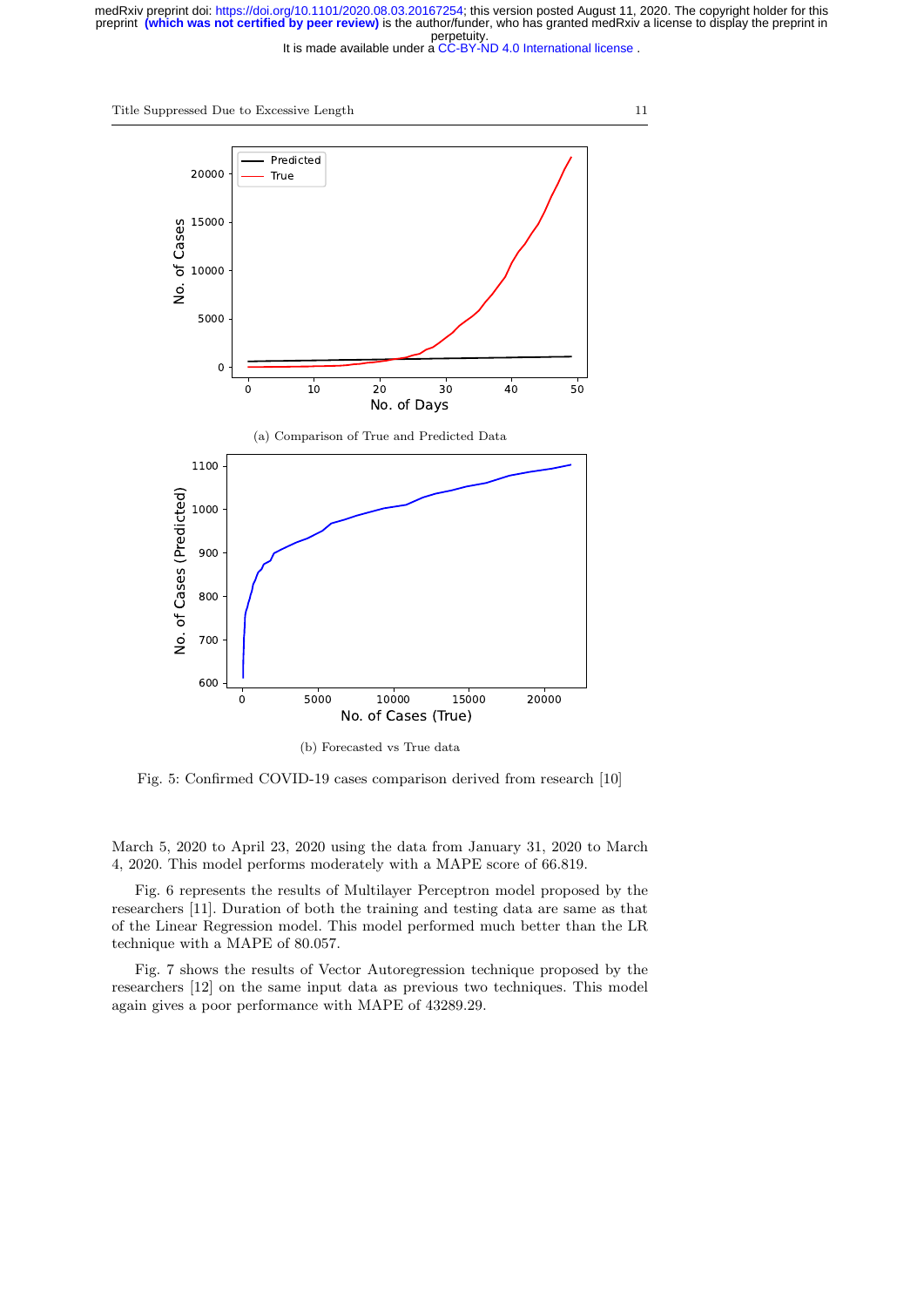It is made available under a CC-BY-ND 4.0 International license.



12 Abhinav Gola et al.



(b) Forecasted vs True data

Fig. 6: Confirmed COVID-19 cases comparison derived from research [11]

Fig. 8 displays the results of time series forecasting conducted by the researchers [13]. Researchers used the official number of cases from January 22, 2020 to April 3, 2020 to train their model. The predicted duration was of 24 days starting from April 4, 2020 to April 27, 2020. This study scores a MAPE score of 55.48984343.

Fig. 9 represents the results of the LSTM model used by the researchers [14] to predict for a duration of 25 days from April 5, 2020 to April 29, 2020. The researchers took the data starting from January 30, 2020 to April 4, 2020 for their model. This study scored good on MAPE metric with a value of 63.357.

Fig. 10 represents the results of GEP model proposed by the researchers [19]. The said research predicted the number of infected cases from May 14, 2020 to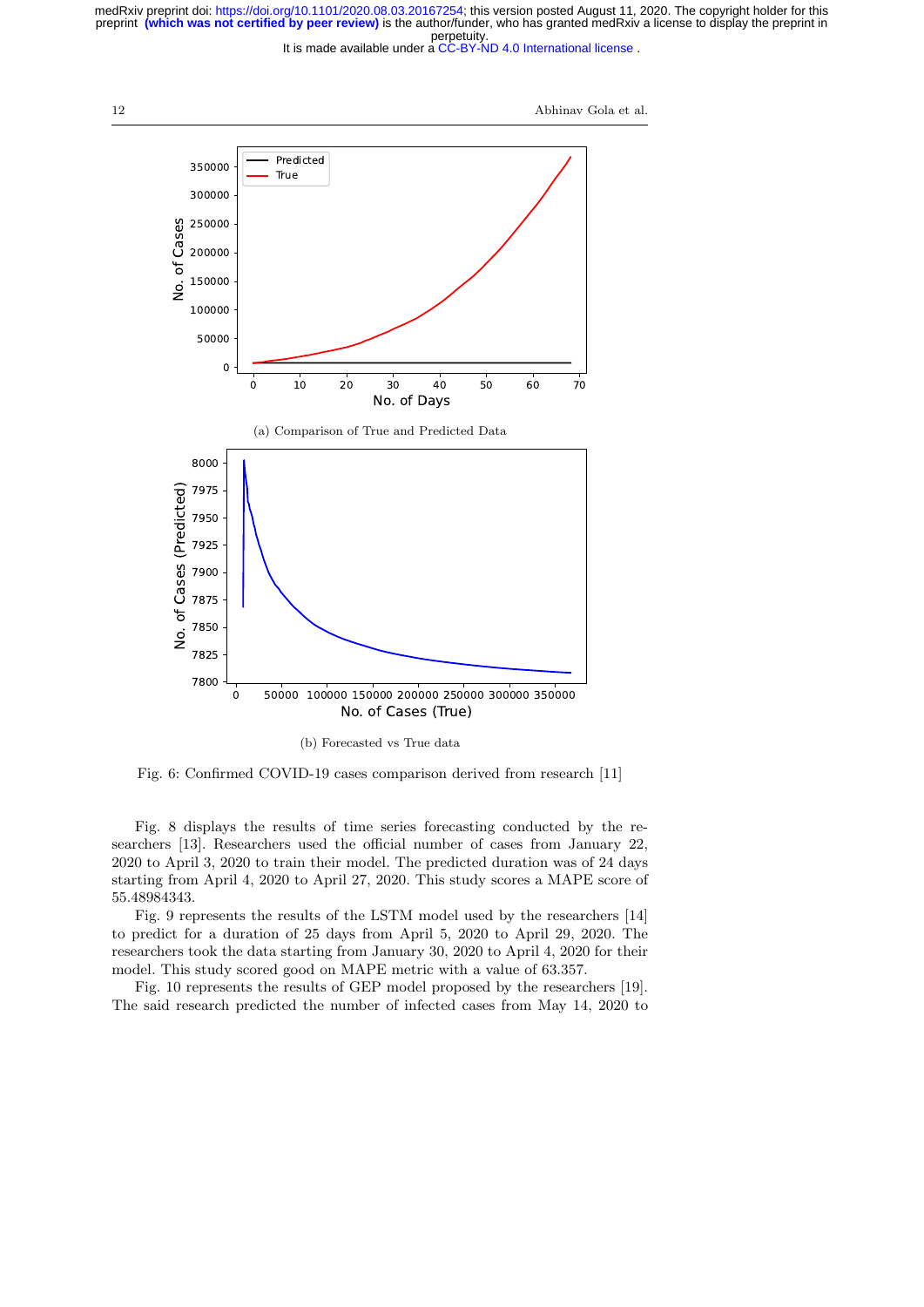It is made available under a CC-BY-ND 4.0 International license.

Title Suppressed Due to Excessive Length 13



Fig. 7: Confirmed COVID-19 cases comparison derived from research [12]

May 23, 2020 for a duration of 10 days. Input for that research model were the number of official cases from March 24, 2020 to May 13, 2020. This model got a very good MAPE score of 7.827.

Fig. 11 demonstrates the results of Linear Regression technique proposed by the researchers [20] and the research used the official number of cases from February 11, 2020 to May 11, 2020 as the input data to train the model. The predicted duration was of 33 days starting from May 12, 2020 to June 30, 2020. This model scores quite low on our metric with a score of 662.441.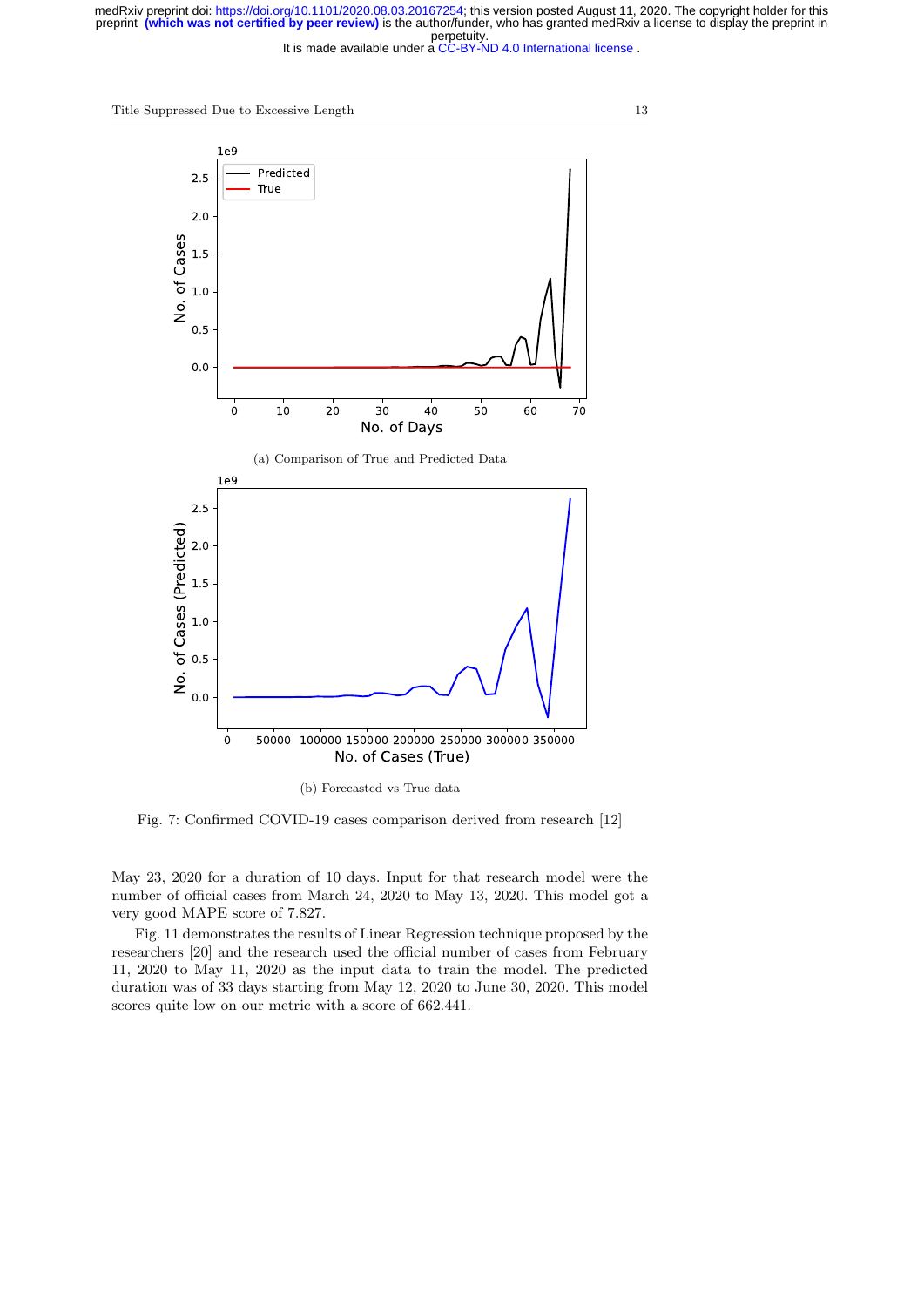It is made available under a CC-BY-ND 4.0 International license.



14 Abhinav Gola et al.



(b) Forecasted vs True data

Fig. 8: Confirmed COVID-19 cases comparison derived from research [13]

Fig. 12 displays the results of the exponential model used by the researchers [20]. Size of both training and test data remains analogous to the linear regression technique. This model gives MAPE metric result of 2096.000.

Fig. 13 demonstrates the results of SEIR model proposed by the researchers [9] who used the official number of cases from January 30, 2020 to March 30, 2020 as input data to train the model. The predicted duration was of 20 days staring from March 31, 2020 to April 13, 2020. This model scores good on the MAPE metric with a score of 25.533.

Fig. 14 represents the results of Regression model proposed by the researchers [19]. Duration of both the training and testing data are same as that of the SEIR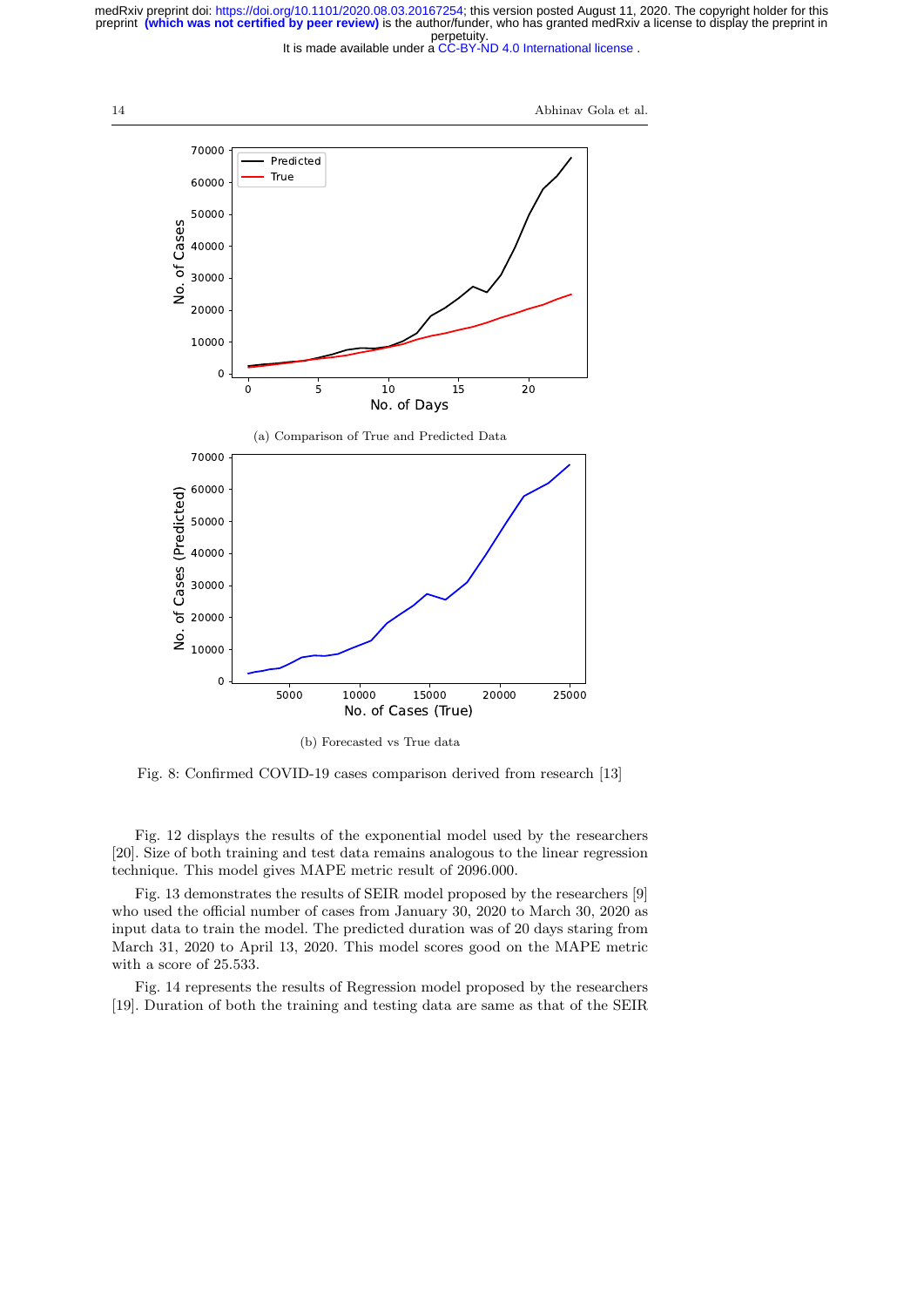It is made available under a CC-BY-ND 4.0 International license.

Title Suppressed Due to Excessive Length 15



(b) Forecasted vs True data

Fig. 9: Confirmed COVID-19 cases comparison derived from research [14]

model. Also, this model performed better than the SEIR technique with a MAPE of 21.889.

Figure 15 represents the results of Least Square Fitted model proposed by the researchers [17] and this research used the official number of cases from January 30, 2020 to April 26, 2020 as the input data to train the model. The predicted duration was of 35 days starting from April 27, 2020 to May 31, 2020. This model gives a MAPE score of 39.816.

Fig. 16 represents the results of the SIR model used by the researchers [15] and predicted the number of cases for a duration of 36 days starting from March 23, 2020 to April 27, 2020 using the data from March 3, 2020 to March 22, 2020. This model scores a modicum MAPE score of 66.819.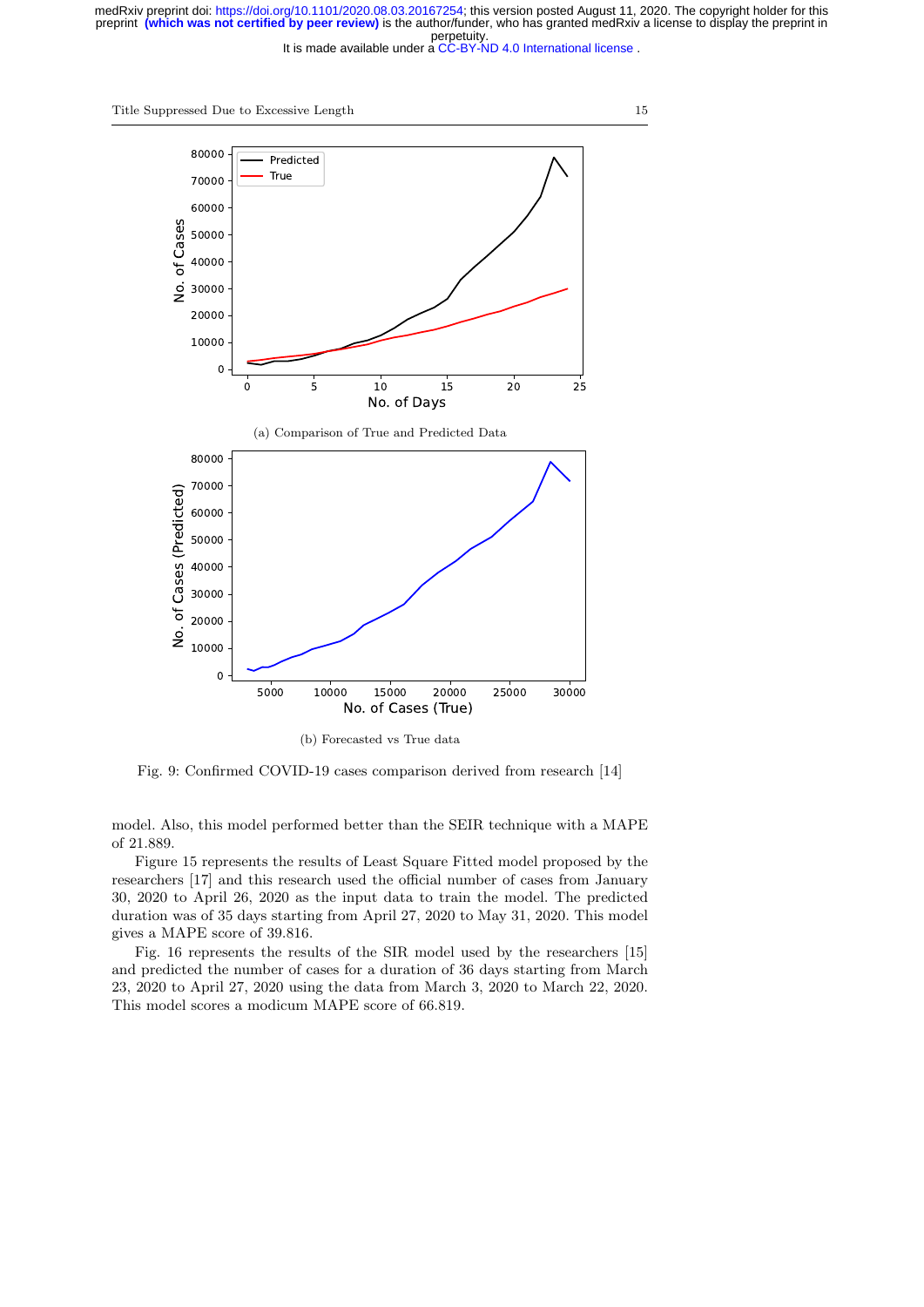It is made available under a CC-BY-ND 4.0 International license.

16 Abhinav Gola et al.



(b) Forecasted vs True data

Fig. 10: Confirmed COVID-19 cases comparison derived from research [19]

Figure 17 represents the results of Linear Regression technique proposed by the researchers [18] who used used the official number of cases from June 1, 2020 to June 10, 2020 as the input data to train the model. The predicted duration was of 15 days starting from June 10, 2020 to June 24, 2020. This model scores best on the MAPE metric with a score of 6.4807.

## 5 Conclusion

This research work considered data related to daily confirmed cases of COVID-19 in India during lockdowns on national level. From the results shown in the previous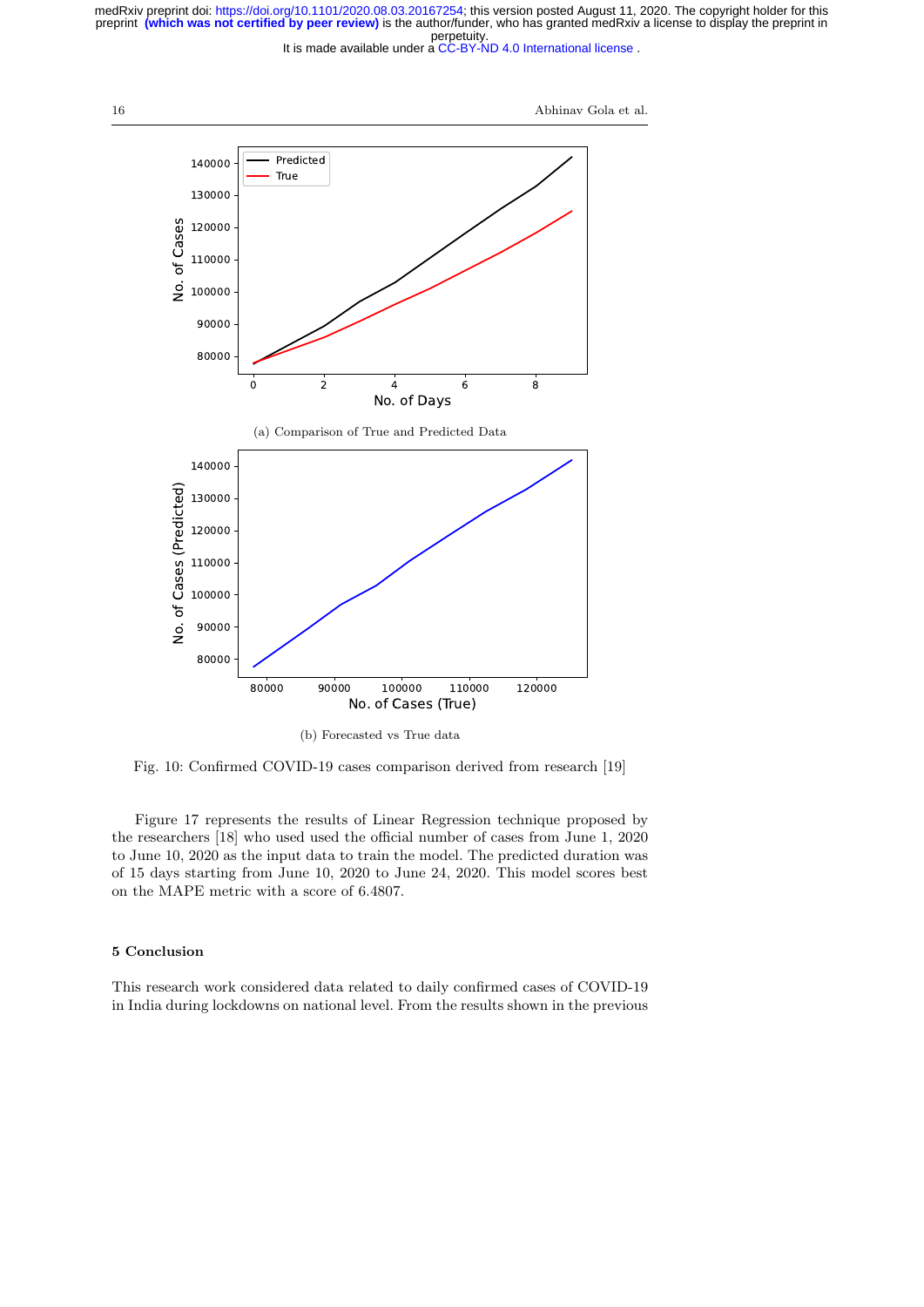It is made available under a CC-BY-ND 4.0 International license.

Title Suppressed Due to Excessive Length 17



Fig. 11: Confirmed COVID-19 cases comparison derived from research (LR) [20]

section, we observe that even after using a size independent metric, models which predicted for lesser durations (less than 20 days) [19], [18] scored best on our MAPE metric. Overall, exponential curve fitting [18] on recent data produced the lowest value score of 6.4807. But its use should be limited to only short-term forecasting as predicting values for a longer duration will lead to the fitted curve moving away from the true values.

Discarding these outlier models which conducted forecasting for smaller durations, we conclude that the least square fitted model [17] outperforms all the other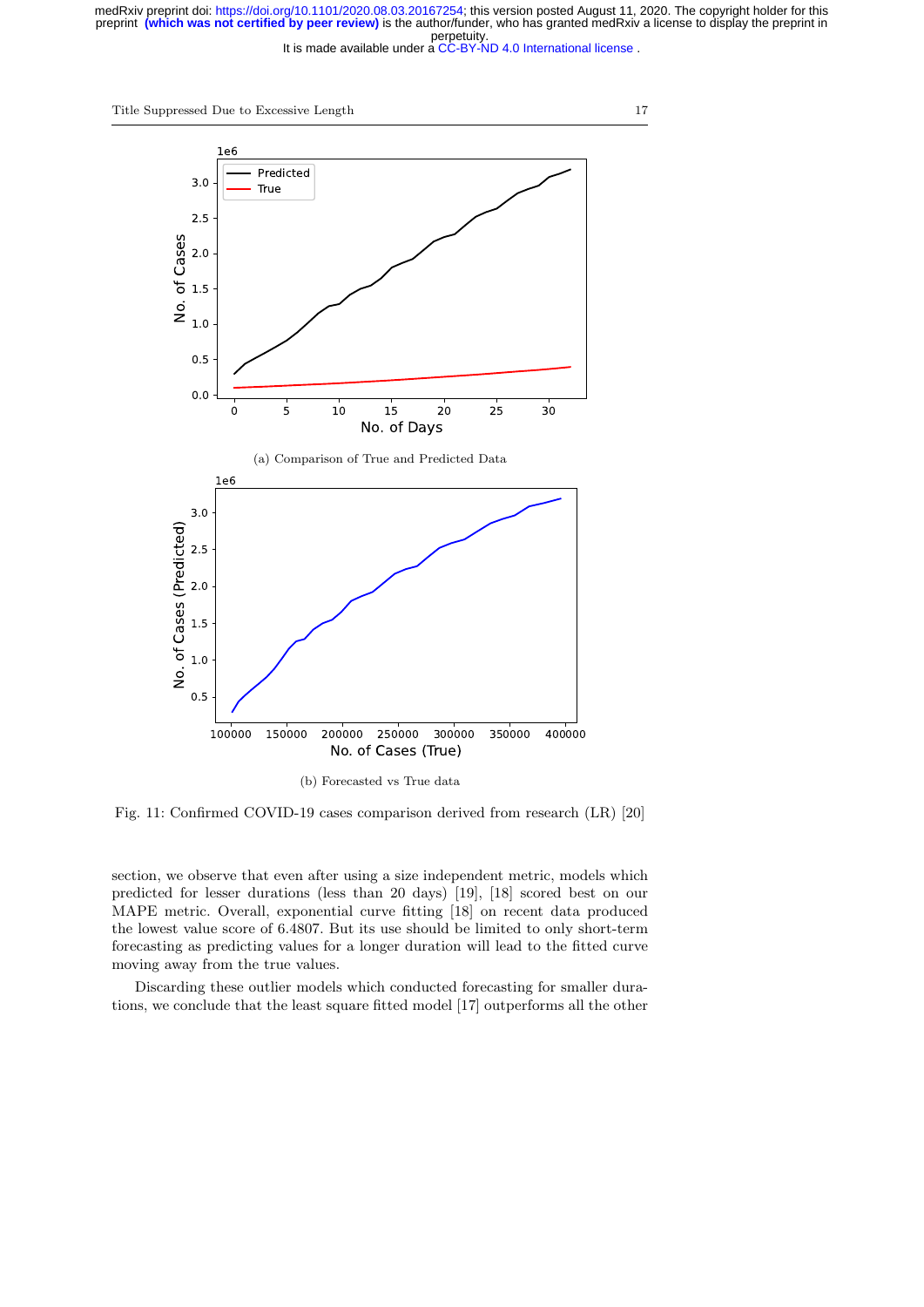It is made available under a CC-BY-ND 4.0 International license.

18 Abhinav Gola et al.



Fig. 12: Confirmed COVID-19 cases comparison derived from research (exponential model) [20]

techniques and thus, should be used for future purposes of predicting the infection rate under similar conditions. Also, disease modeling systems such as SEIR and SIR [9], [15] fared much better than other regression models, and we believe that if applied with more precision, they can achieve good results.

While we compared the prediction performance among selected models, we could not recommend one particular model over another, for two reasons. First, in most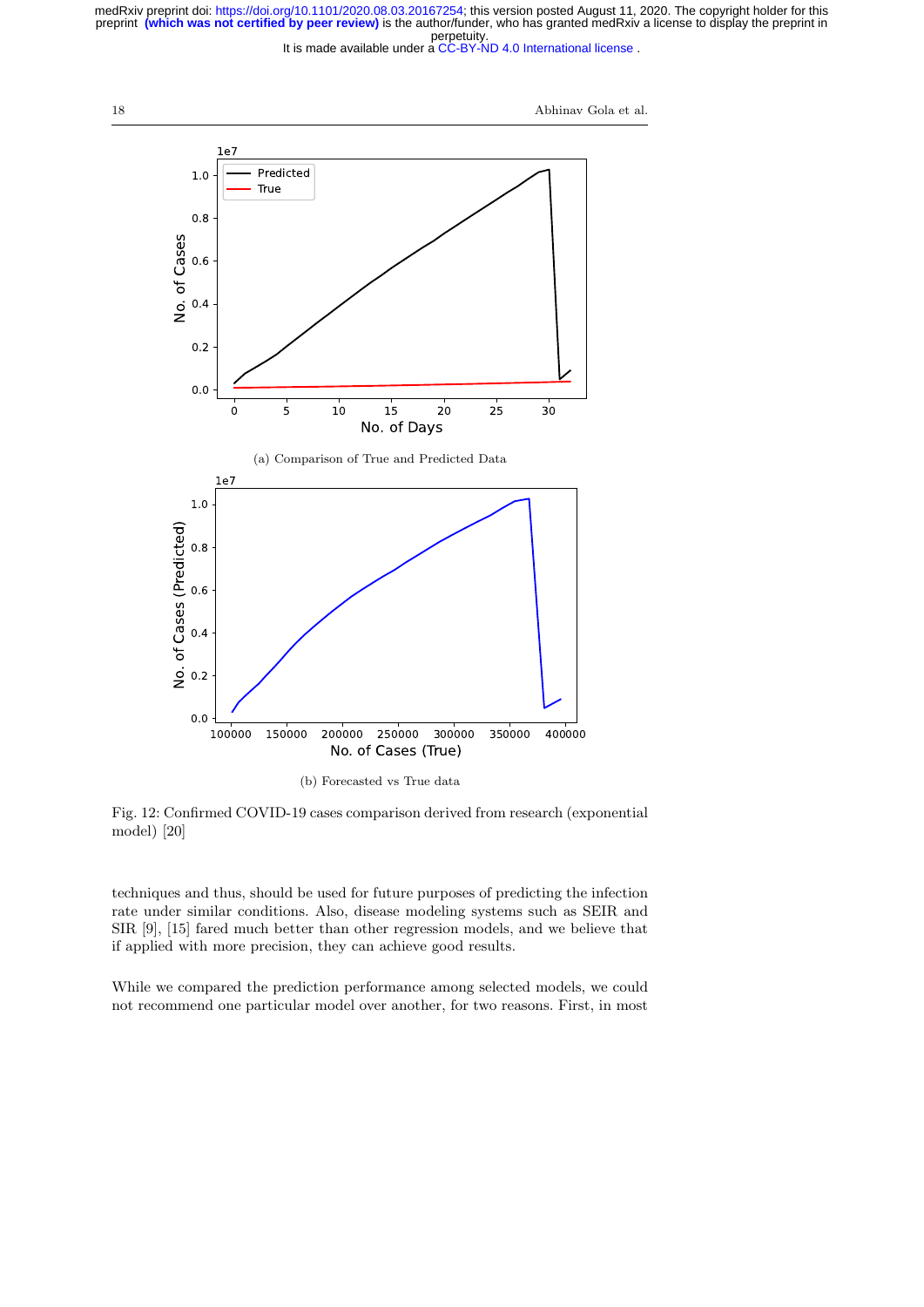It is made available under a CC-BY-ND 4.0 International license.

Title Suppressed Due to Excessive Length 19



(b) Forecasted vs True data

Fig. 13: Confirmed COVID-19 cases comparison derived from research (SEIR model) [9]

cases, the models were mostly far from accurate. Second, in addition to the algorithm used for prediction, assumptions of the algorithms and baseline conditions should also be considered. This is particulary important when such risk prediction is to be used to revise health policies and recommend practices for the public, such as lockdown, safety distance, and reopening. National lockdowns, for example, are often associated with substantial economic and societal costs. According to the Interional Monetary Fund [6], many countries have spent roughly 20 percent of their GDP to support emergency responses during the COVID-19 pandemic. As the daily infection rate of the coronavirus continues to increase in many countries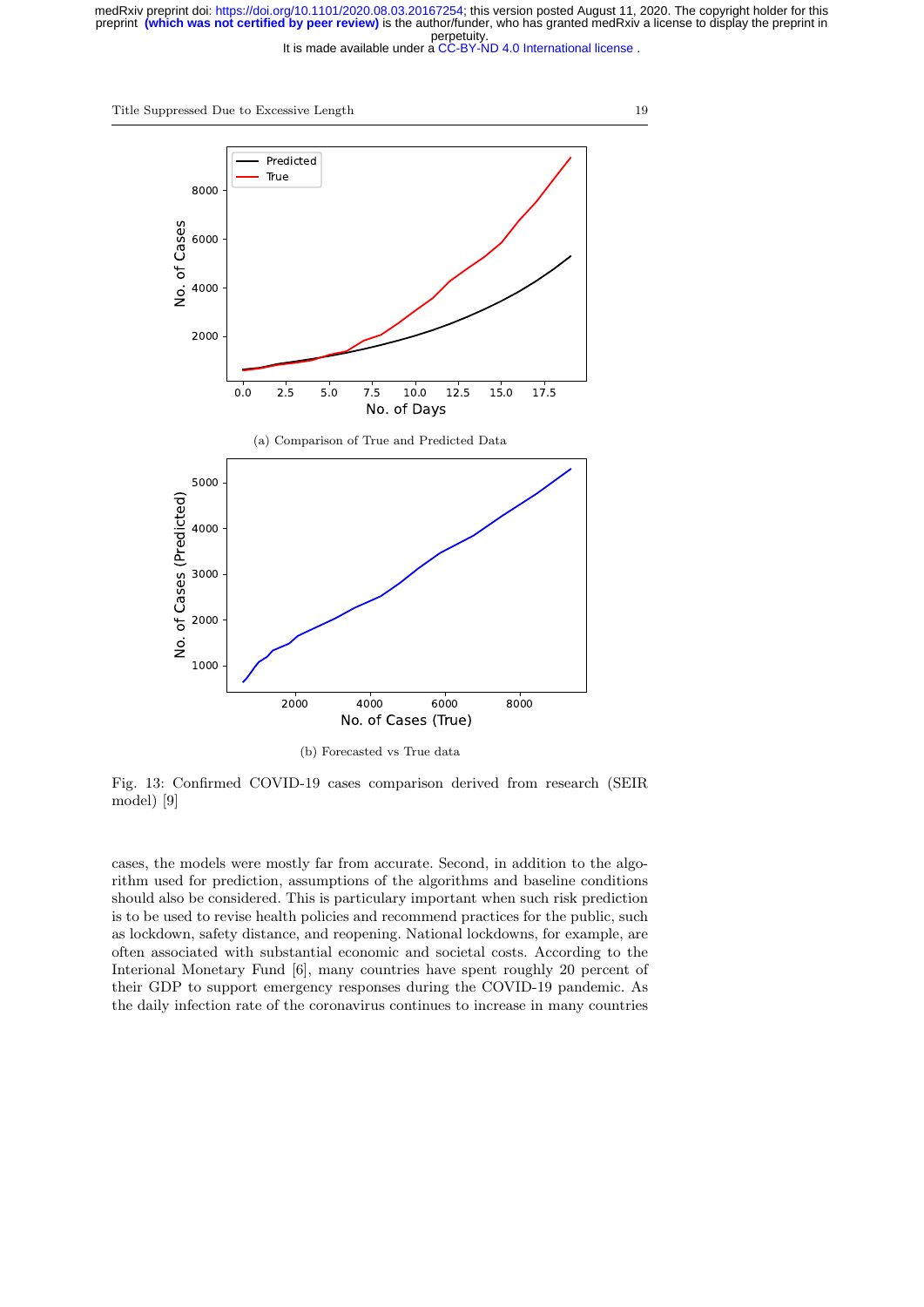It is made available under a CC-BY-ND 4.0 International license.

20 Abhinav Gola et al.



Fig. 14: Confirmed COVID-19 cases comparison derived from research (regression model) [19]

such as India, Brazil, and the U.S., it is likely due to a combination of factors, such as delayed public response and inaccurate projections. Findings from this study can inform future development of risk prediction models of infectious disease, particularly by considering both virus-intrinsic characteristics and external variables, such as mass testing, social distancing, and decision on lockdown or reopening of institutions.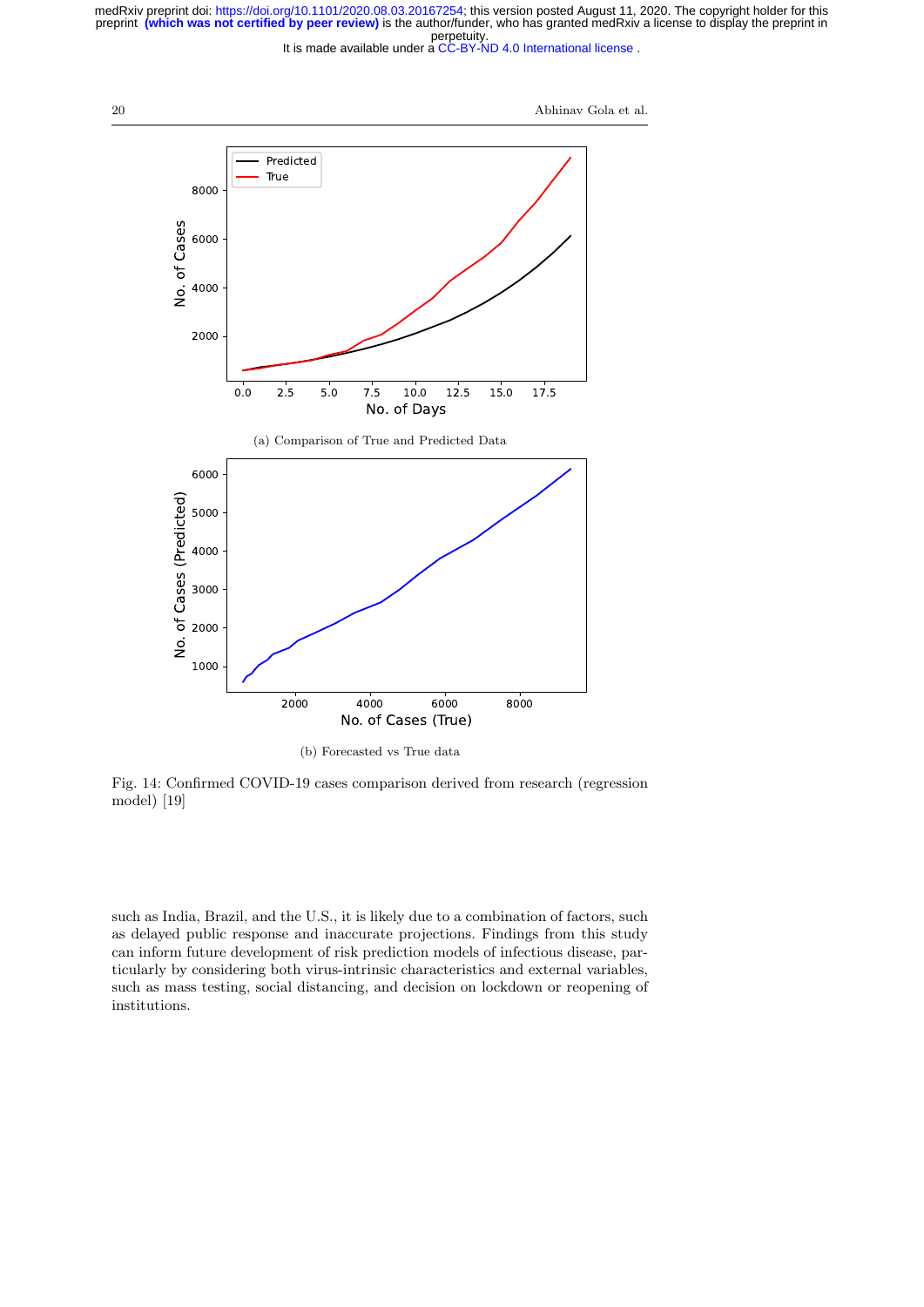It is made available under a CC-BY-ND 4.0 International license.

Title Suppressed Due to Excessive Length 21



(b) Forecasted vs True data

Fig. 15: Confirmed COVID-19 cases comparison derived from research [17]

## References

- 1. https://covid19.who.int accessed on July 31, 2020
- 2. https://www.who.int/emergencies/diseases/novel-coronavirus-2019/ question-and-answers-hub/q-a-detail/q-a-coronaviruses accessed on July 31, 2020
- 3. Ministry of Health and Family Welfare,, https://www.mohfw.gov.in accessed on July 31, 2020
- 4. Montgomery, Douglas C., Elizabeth A. Peck, and G. Geoffrey Vining. "Introduction to linear regression analysis," Vol. 821. John Wiley & Sons, 2012.
- 5. https://www.washingtonpost.com/politics/2020/08/05/health-202-why-individual-models-coronavirus-deaths-are-often-wrong/ accessed on August 8, 2020
- 6. https://www.bbc.com/news/business-52450958 accessed August 8, 2020
- 7. https://www.pnas.org/content/117/28/16092 accessed August 8, 2020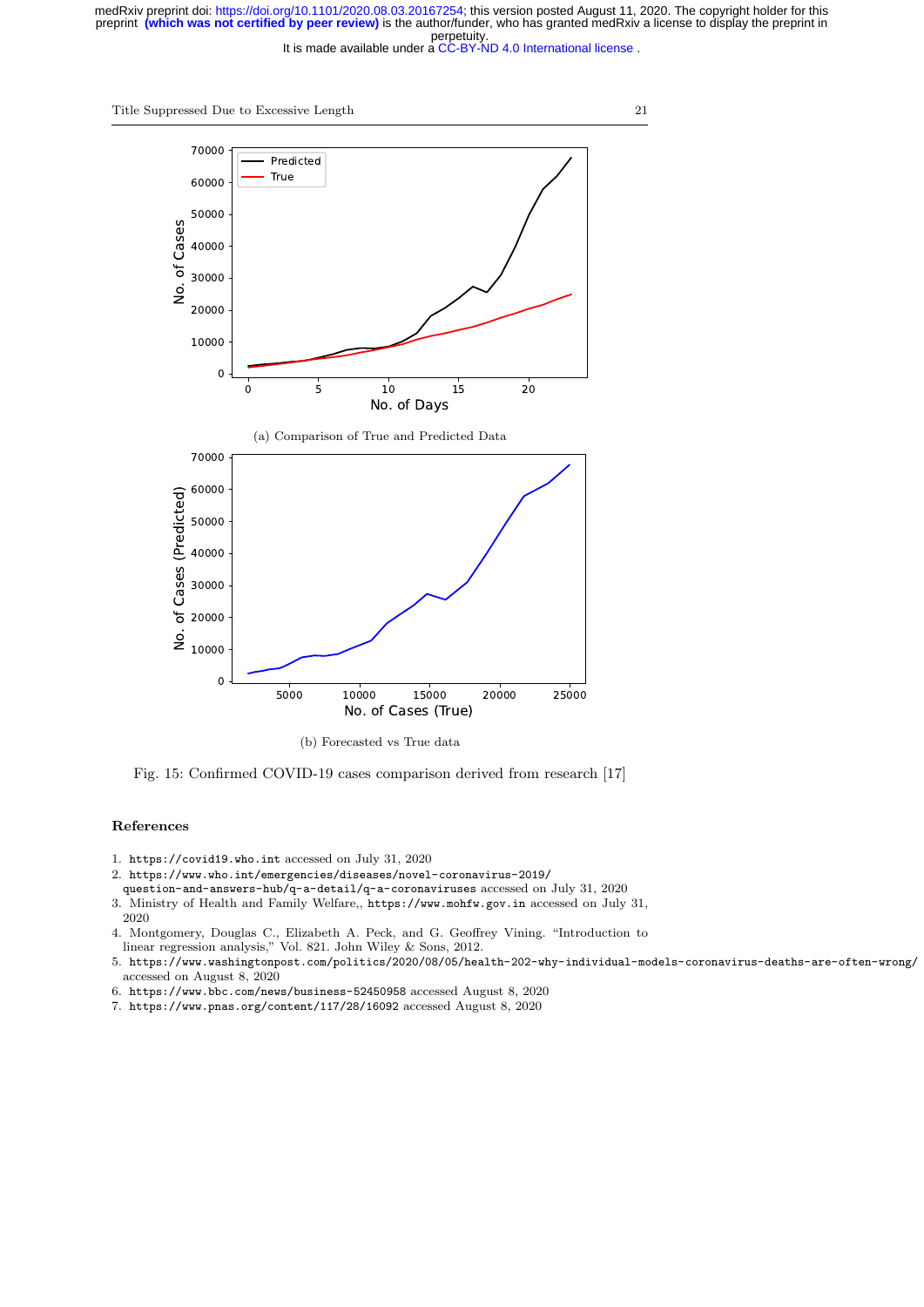It is made available under a CC-BY-ND 4.0 International license.



(b) Forecasted vs True data

Fig. 16: Confirmed COVID-19 cases comparison derived from research (SIR model)  $[15]$ 

- 8. https://www.bbc.com/news/business-51706225 accessed August 8, 2020
- 9. Gaurav Pandey, Poonam Chaudhary, Rajan Gupta, Saibal Pal, "SEIR and Regression Model based COVID-19 outbreak predictions in India", doi: 10.1101/2020.04.01.20049825
- 10. Farhan Mohammad Khan, Rajiv Gupta, "ARIMA and NAR based prediction model for time series analysis of COVID-19 cases in India," Journal of Safety Science and Resilience, Volume 1, Issue 1, Pages 12-18, 2020
- 11. R. Sujath, Jyotir Moy Chatterjee & Aboul Ella Hassanien, "A machine learning forecasting model for COVID-19 pandemic in India" Stochastic Environmental Research and Risk Assessment, volume 34, pages 959–972(2020), doi: 10.1007/s00477-020-01827-8
- 12. https://www.machinelearningplus.com/time-series/vector-autoregression-examples-python/ 13. Sunita Tiwari, Sushil Kumar, Kalpna Guleria, "Outbreak trends of CoronaVirus (COVID-19) in India: A Prediction" Disaster Med Public Health Prep. 2020 Apr 22: 1–6., doi:
- 10.1017/dmp.2020.115

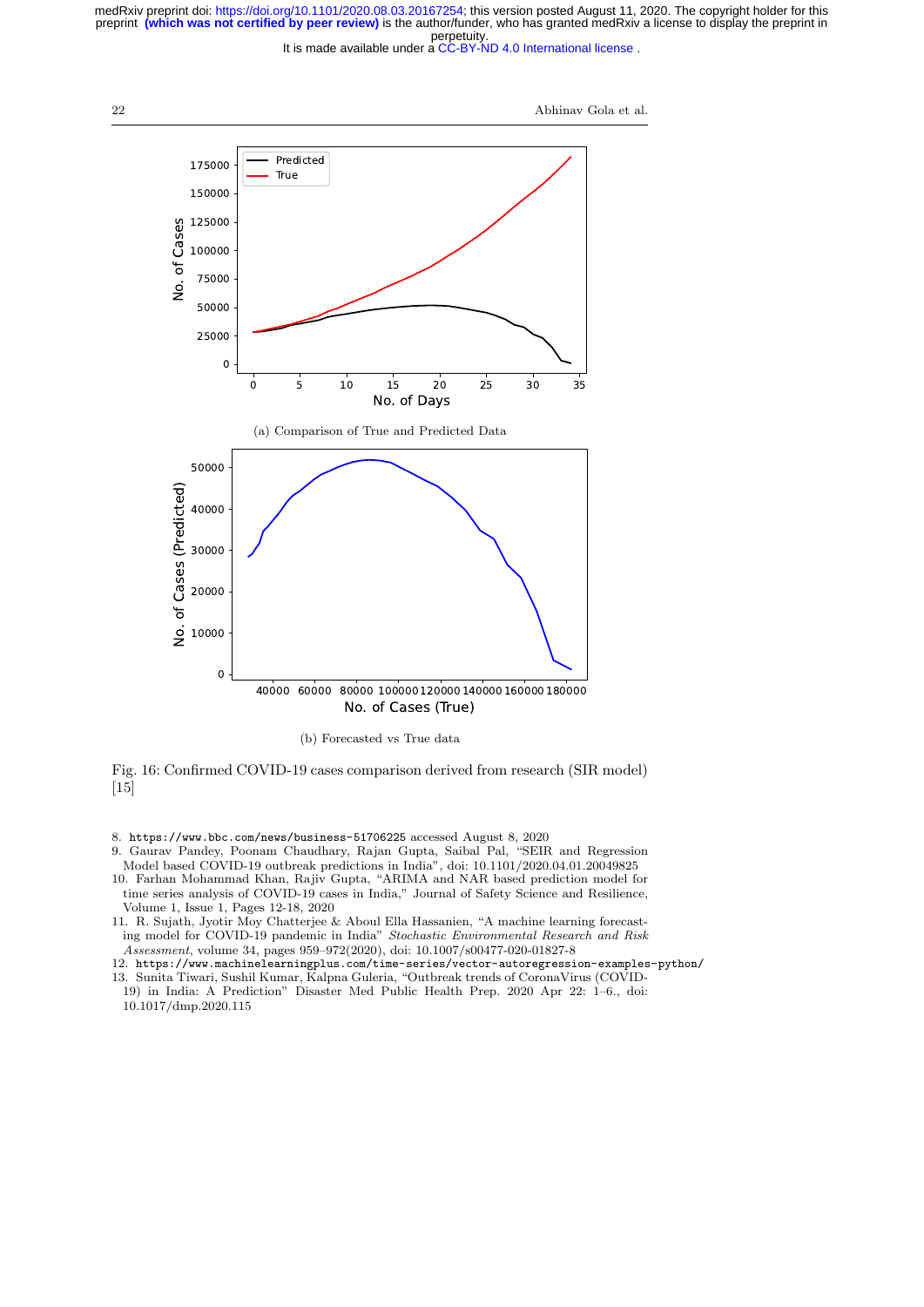It is made available under a CC-BY-ND 4.0 International license.





(b) Forecasted vs True data

Fig. 17: Confirmed COVID-19 cases comparison derived from research (LR model) [18]

- 14. Anuradha Tomar, Neeraj Gupta. "Prediction for the spread of COVID-19 in India and effectiveness of preventive measures" Science of The Total Environment Volume 728, 1 August 2020, 138762, doi: 10.1016/j.scitotenv.2020.138762
- 15. Jay Naresh Dhanwant, V. Ramanathan, "Forecasting COVID 19 growth in India using Susceptible-Infected-Recovered (S.I.R) model", arXiv:2004.00696 [q-bio.PE]
- 16. https://en.wikipedia.org/wiki/Curve\_fitting
- 17. Mr. Sudip Ghosh, "An Overview: Situation Assessment and Prediction of Corona Virus
- in India" Mukt Shabd Journal Volume IX Issue V, MAY/2020 Issn No: 2347-3150 18. Hemanta Kumar Baruah, "Nearly Perfect Forecasting of the Total COVID-19 Cases in India: A Numerical Approach", doi: 10.1101/2020.06.13.20130096
- 19. Rohit Salgotra, Mostafa Gandomi, Amir H Gandomi, "Time Series Analysis and Forecast of the COVID-19 Pandemic in India using Genetic Programming" Chaos, Solitons & Fractals
	- Volume 138, September 2020, 109945, doi: 10.1016/j.chaos.2020.109945